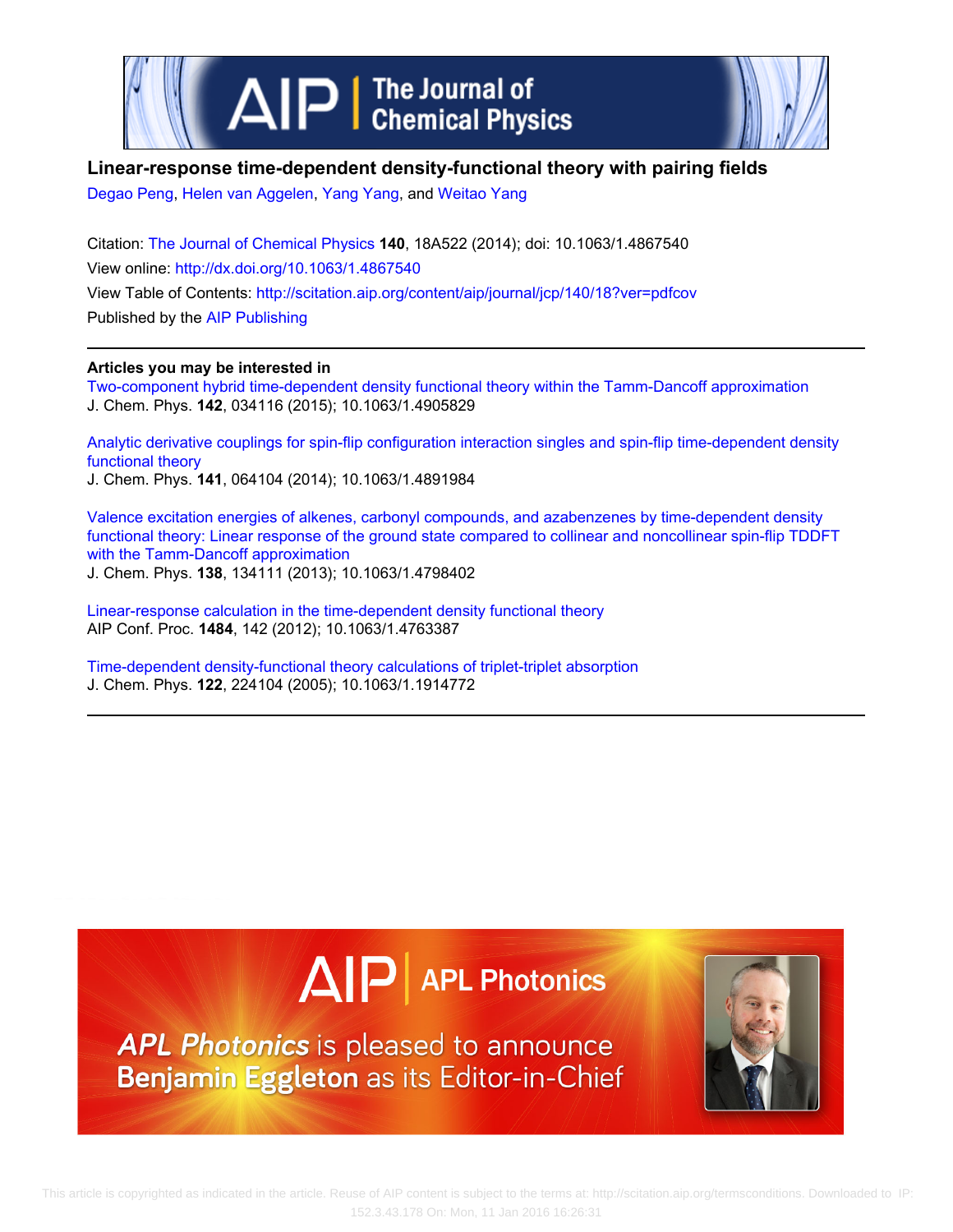

## **[Linear-response time-dependent density-functional theory](http://dx.doi.org/10.1063/1.4867540) [with pairing fields](http://dx.doi.org/10.1063/1.4867540)**

Degao Peng,<sup>1</sup> Helen van Aggelen,<sup>1,2</sup> Yang Yang,<sup>1</sup> and Weitao Yang<sup>1,3[,a\)](#page-1-0)</sup> *Department of Chemistry, Duke University, Durham, North Carolina 27708, USA Department of Inorganic and Physical Chemistry, Ghent University, 9000 Ghent, Belgium Department of Physics, Duke University, Durham, North Carolina 27708, USA*

(Received 15 November 2013; accepted 22 February 2014; published online 14 March 2014)

Recent development in particle-particle random phase approximation (pp-RPA) broadens the perspective on ground state correlation energies [H. van Aggelen, Y. Yang, and W. Yang, Phys. Rev. A **88**, 030501 (2013), Y. Yang, H. van Aggelen, S. N. Steinmann, D. Peng, and W. Yang, J. Chem. Phys. **139**, 174110 (2013); D. Peng, S. N. Steinmann, H. van Aggelen, and W. Yang, J. Chem. Phys. **139**,  $104112$  (2013)] and  $N \pm 2$  excitation energies [Y. Yang, H. van Aggelen, and W. Yang, J. Chem. Phys. **139**, 224105 (2013)]. So far Hartree-Fock and approximated density-functional orbitals have been utilized to evaluate the pp-RPA equation. In this paper, to further explore the fundamentals and the potential use of pairing matrix dependent functionals, we present the linear-response time-dependent density-functional theory with pairing fields with both adiabatic and frequency-dependent kernels. This theory is related to the density-functional theory and time-dependent density-functional theory for superconductors, but is applied to normal non-superconducting systems for our purpose. Due to the lack of the proof of the one-to-one mapping between the pairing matrix and the pairing field for time-dependent systems, the linear-response theory is established based on the representability assumption of the pairing matrix. The linear response theory justifies the use of approximated densityfunctionals in the pp-RPA equation. This work sets the fundamentals for future density-functional development to enhance the description of ground state correlation energies and  $N \pm 2$  excitation energies. *© 2014 AIP Publishing LLC*. [\[http://dx.doi.org/10.1063/1.4867540\]](http://dx.doi.org/10.1063/1.4867540)

#### **I. INTRODUCTION**

Particle-particle random phase approximation $1-8$  $1-8$ (pp-RPA) has been a widely known method in nuclear physics and textbook material $\frac{9,10}{9}$  $\frac{9,10}{9}$  $\frac{9,10}{9}$  $\frac{9,10}{9}$  to describe pairing vibra-tions in nuclei. Recent introduction of pp-RPA<sup>[11](#page-9-4)</sup> to quantum chemistry demonstrated a very interesting perspective. Pp-RPA is the first known density-functional approximation (DFA) to satisfy the flat-plane condition exactly,  $11, 12$  $11, 12$  $11, 12$  and outperforms traditional direct particle-hole random phase approximation in many aspects.<sup>13</sup> Theoretical analysis reveals that the correlation energy from pp-RPA with Hartree-Fock references is equivalent to ladder-coupled-cluster doubles.<sup>[14,](#page-9-7) [15](#page-9-8)</sup> Additionally, the  $N \pm 2$  excitation energies from pp-RPA can be used to capture valence, double, charge transfer, and Rydberg excitations with a potential  $O(N^4)$  scaling.<sup>16</sup> Viewed as an approximation to the pairing-matrix-pairing matrix (pp) response function, in this paper we establish the connection of the pp-RPA formalism to the time-dependent density-functional theory (TDDFT) for superconductors<sup>[17,](#page-9-10)[18](#page-9-11)</sup> as a special case for non-superconducting system.

Density-functional theory<sup>19–[21](#page-9-13)</sup> (DFT) has been a robust ground state electronic structure theory by treating the electronic density

<span id="page-1-1"></span>
$$
\rho(\mathbf{r}) = \sum_{\sigma} \langle \Phi | \hat{\psi}^{\dagger}(\mathbf{x}) \hat{\psi}(\mathbf{x}) | \Phi \rangle, \tag{1}
$$

0021-9606/2014/140(18)/18A522/10/\$30.00 © 2014 AIP Publishing LLC **140**, 18A522-1

instead of the wavefunction, as the basic variable. In Eq. [\(1\),](#page-1-1) **x** is the generalized coordinate that includes both spatial coordinate **r** and spin coordinate  $\sigma$ , while  $\hat{\psi}^{\dagger}$  and  $\hat{\psi}$  are field creation and annihilation operators in the second quantized form. The time dependent extension of DFT, i.e., TDDFT, $^{22-24}$  $^{22-24}$  $^{22-24}$ further enables us to explore the physics and chemistry of excited states. The adiabatic linear-response formalism of  $TDDFT^{23}$  has been a routine method to study particle-hole excitations for various systems with moderate complexity and  $\arccuracy.<sup>25-30</sup>$  $\arccuracy.<sup>25-30</sup>$  $\arccuracy.<sup>25-30</sup>$ 

In superconducting systems, due to the non-vanishing pairing matrix,

<span id="page-1-2"></span>
$$
\kappa(\mathbf{x}, \mathbf{x}') = \langle \Phi | \hat{\psi}(\mathbf{x}') \hat{\psi}(\mathbf{x}) | \Phi \rangle, \tag{2}
$$

the density  $\rho(\mathbf{r})$  alone does not contain all the properties of the system. Accordingly, the Hohenberg-Kohn theorem<sup>19</sup> for superconductors in equilibrium at finite temperature was es-tablished for singlet<sup>[31](#page-9-19)</sup> and triplet<sup>[32](#page-9-20)</sup> pairing interactions, using  $\rho(\mathbf{r})$  and  $\kappa(\mathbf{x}, \mathbf{x}')$  as basic variables. The corresponding Kohn-Sham model<sup>20</sup> was also proposed by mapping  $\rho(\mathbf{r})$ and  $\kappa(\mathbf{x}, \mathbf{x}')$  to those of a non-interacting system with nonvanishing pairing fields. As for the time-dependent exten-sion, Wacker, Kümmel, and Gross<sup>[33](#page-9-22)</sup> (WKG) further proved a Runge-Gross-like theorem<sup>[22](#page-9-14)</sup> for superconductors, which states that the time evolution of the density  $(\rho(\mathbf{r},t))$ , the diagonal component of the singlet pairing matrix  $(\kappa(\mathbf{r}^{\dagger}, \mathbf{r}^{\dagger}, t))$ , and the current density  $(j(r, t))$  uniquely determine the scalar potential  $(v(\mathbf{r}, t))$ , the diagonal component of the singlet

<span id="page-1-0"></span>a)Electronic mail: [weitao.yang@duke.edu](mailto: weitao.yang@duke.edu)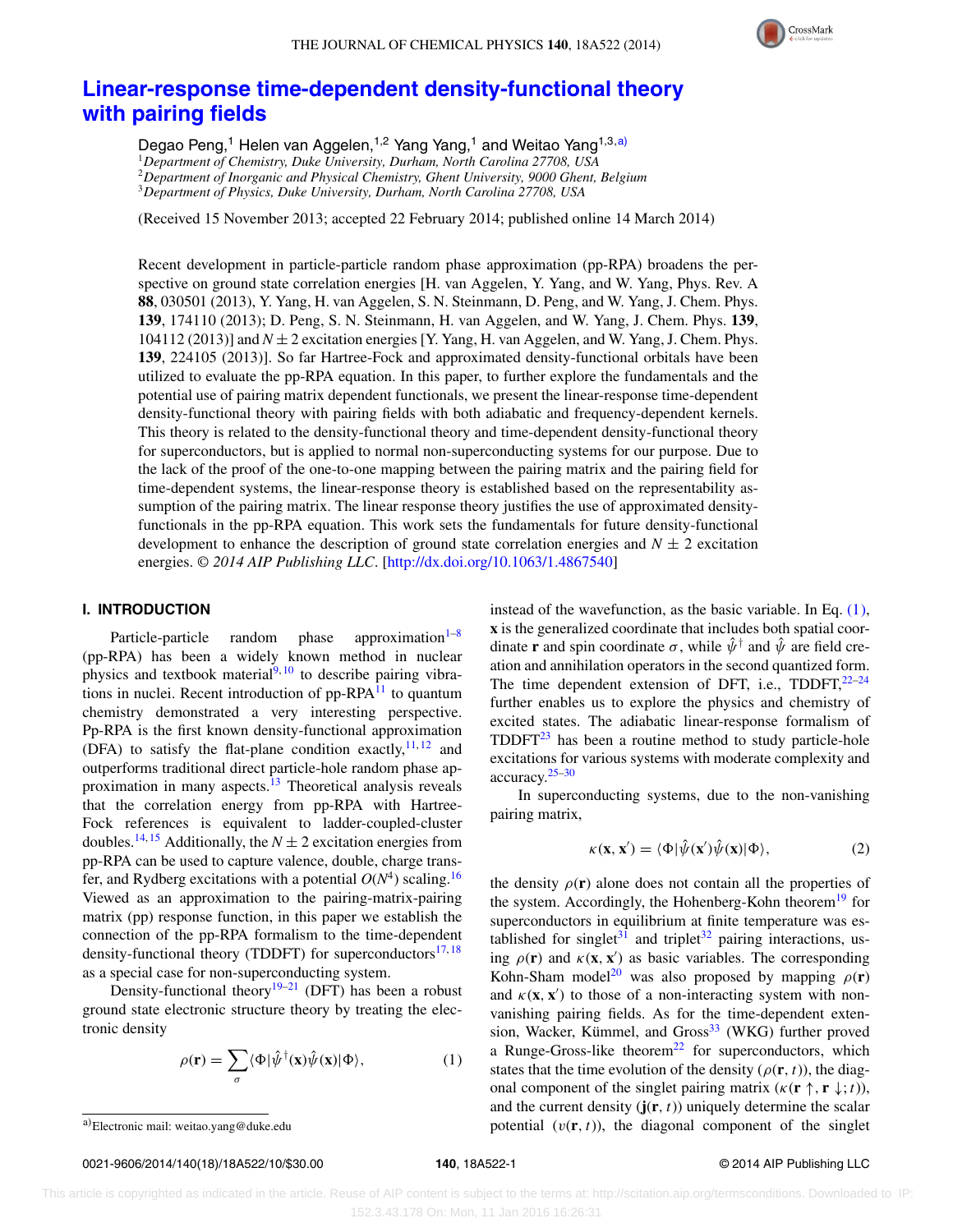pairing field  $(D(\mathbf{r} \uparrow, \mathbf{r} \downarrow; t))$ , and the vector potential  $(A(r, t))$ , up to a gauge transformation. Unfortunately, the Runge-Gross-like theorem involving the general pairing matrix of Eq. [\(2\)](#page-1-2) has not been proved, probably due to the difficulty resulting from the non-locality of  $\kappa(\mathbf{x}, \mathbf{x}')$ . In fact, the TDDFT formalism for superconductors of Refs. [17](#page-9-10) and [18](#page-9-11) was built on the adiabatic linear response of singlet pairing matrix of a Kohn-Sham-like system, where the WKG theorem is not applicable. A kernel of the local-density approximation (LDA) which accounts only singlet effects was also proposed as a screened Coulomb potential,  $18, 34$  $18, 34$  with numerical results presented in Ref. [35.](#page-9-24)

For normal non-superconducting systems such as atoms and molecules, the pairing matrix  $\kappa$  is identically zero in the absence of external pairing fields. However, the fluctuation of the pairing matrix, i.e., the pp response function, is non-vanishing, even for a normal system.<sup>[11](#page-9-4)</sup> Such fluctuation is related to  $N \pm 2$  excitation energies, where double ionization and double electron attachment processes are involved. The mean-field description of this pairing matrix fluctuation, i.e., pp-RPA, $9,10$  $9,10$  has been used to calculate the Auger spectroscopy.[36–](#page-9-25)[39](#page-9-26) Recently, Yang *et al.[16](#page-9-9)* developed a scheme to calculate neutral excitations based on pp-RPA, demonstrating promising results. To capture the effect beyond the mean-field approximation, one can resort to *ab initio* wavefunction techniques, which utilize correlated ground state wavefunctions and include higher order excitation operators. Double-ionization-potential/double-electronattachment equation-of-motion coupled-cluster singles and doubles (DIP/DEA-EOM-CC) $40,41$  $40,41$  are examples of such approaches.

However, because of the steep scaling of the *ab initio* wavefunction method, we are interested in the DFT formalism of the pp response function. In previous works, the kernel in the pp-RPA equation is always the bare Coulomb, where the potential of other approximate functionals with pairing matrix dependence has never been explored. The TDDFT method for superconductors is a closely related theory; however, triplet excitations are totally absent, and the pp response function on normal systems has not been inferred. In this paper, we establish the linear-response time-dependent densityfunctional theory with pairing fields (TDDFT-P) to tackle the  $N \pm 2$  excitation problem of non-superconducting systems, with its connection to and extension of the TDDFT for superconductors. Both the adiabatic and non-adiabatic versions of linear-response TDDFT-P are explored. Especially, the adiabatic TDDFT-P justified the practice of utilizing orbitals and eigenvalues of common DFAs in pp-RPA equations.<sup>[11,](#page-9-4) [13,](#page-9-6) [16](#page-9-9)</sup> Such an extension enables us to capture effects beyond meanfield approximations in  $N \pm 2$  excitations, and would also make it possible to capture neutral excitations better by suitable approaches. $16, 42$  $16, 42$ 

This article is organized as follows. Section  $\mathbf I$  reviews the counterparts of the Hohenberg-Kohn theorem and the Kohn-Sham model in superconducting systems. Section [III](#page-4-0) establishes the adiabatic linear-response TDDFT-P for systems in the non-superconducting limit. Section [IV](#page-6-0) further extends the theory to include frequency-dependent particle-particle kernels. Section [V](#page-7-0) concludes this article.

#### <span id="page-2-0"></span>**II. DFT WITH PAIRING INTERACTIONS**

In this section, the theory of time-independent DFT with pairing interactions is reviewed for completeness. The theory is mainly based on the work of Refs. [31](#page-9-19) and [32.](#page-9-20) We also extend the definition of the functionals involved.

We consider a general Hamiltonian including a pairing potential (in atomic units),

$$
\hat{H} = \hat{T} + \hat{V} + \hat{D} + \hat{W},\tag{3}
$$

where  $\hat{T}$  is the kinetic energy operator,

$$
\hat{T} = -\frac{1}{2} \int d\mathbf{x} \hat{\psi}^{\dagger}(\mathbf{x}) \nabla^2 \hat{\psi}(\mathbf{x}), \tag{4}
$$

 $\hat{V}$  is the normal external potential,

<span id="page-2-1"></span>
$$
\hat{V} = \int d\mathbf{x} v(\mathbf{r}) \hat{\psi}^{\dagger}(\mathbf{x}) \hat{\psi}(\mathbf{x}), \tag{5}
$$

 $\hat{D}$  is the external pairing field,

$$
\hat{D} = \frac{1}{2} \int d\mathbf{x} d\mathbf{x}' [D^*(\mathbf{x}, \mathbf{x}') \hat{\psi}(\mathbf{x}') \hat{\psi}(\mathbf{x}) + h.c.], \qquad (6)
$$

and  $\hat{W}$  is the two electron interaction,

<span id="page-2-2"></span>
$$
\hat{W} = \frac{1}{2} \int d\mathbf{x}_1 d\mathbf{x}'_1 d\mathbf{x}_2 d\mathbf{x}'_2 w(\mathbf{x}_1, \mathbf{x}_2, \mathbf{x}'_2, \mathbf{x}'_1) \times \hat{\psi}^{\dagger}(\mathbf{x}_1) \hat{\psi}^{\dagger}(\mathbf{x}_2) \hat{\psi}(\mathbf{x}'_2) \hat{\psi}(\mathbf{x}'_1).
$$
\n(7)

In Eq. [\(6\),](#page-2-1) *h*.*c*. represents the Hermitian conjugate of the previous term. For a superconducting system, *w* in Eq. [\(7\)](#page-2-2) includes the phonon – or other medium, such as antiferromagnetic correlation in high temperature superconductors – mediated electron–electron interaction, $31,32$  $31,32$  while for a nonsuperconducting system, *w* is just the Coulomb potential as the only electron–electron interaction in atoms and molecules in quantum chemistry,

$$
w_{\rm NS}(\mathbf{x}_1, \mathbf{x}_2, \mathbf{x}_2', \mathbf{x}_1') = \delta(\mathbf{x}_2, \mathbf{x}_2')\delta(\mathbf{x}_1, \mathbf{x}_1') \frac{1}{|\mathbf{r}_1 - \mathbf{r}_2|},\quad (8)
$$

where NS stands for non-superconducting. Refer to Refs. [31](#page-9-19) and [32](#page-9-20) for different models of *w*'s in a superconducting system. A physical external pairing field *D* only exists when the system is juxtaposed to a superconducting material. Here, it is just used as a mathematical tool to establish the theory, and we will take the external pairing field at zero limit in the end.<sup>[31,](#page-9-19) [32,](#page-9-20) [43](#page-10-2)</sup> Since  $[\hat{D}, \hat{N}] \neq 0$ , where  $\hat{N}$  is the number operator, the system is not electron number conserving. We will introduce the chemical potential  $\mu$  to control the electron number, such that the expectation value of  $\hat{H}^{\prime} = \hat{H} - \mu \hat{N}$ , i.e., the grand potential  $\Omega$ , rather than the total energy, is minimized. A generalized ensemble density matrix  $\hat{\Gamma}$  could be defined as

<span id="page-2-3"></span>
$$
\hat{\Gamma} = \sum_{I} \gamma_I |\Phi_I\rangle \langle \Phi_I|,\tag{9}
$$

where  $\gamma$ <sup>'</sup>s are non-negative weights that sum to unity, and  $|\Phi_I\rangle$ 's are vectors in the Fock space which are linear combinations of vectors in Hilbert spaces associated with different particle numbers. Note that although DFT of superconductors normally treats systems at finite temperature,  $31,32$  $31,32$  we focus on the zero-temperature formalism as we are interested in its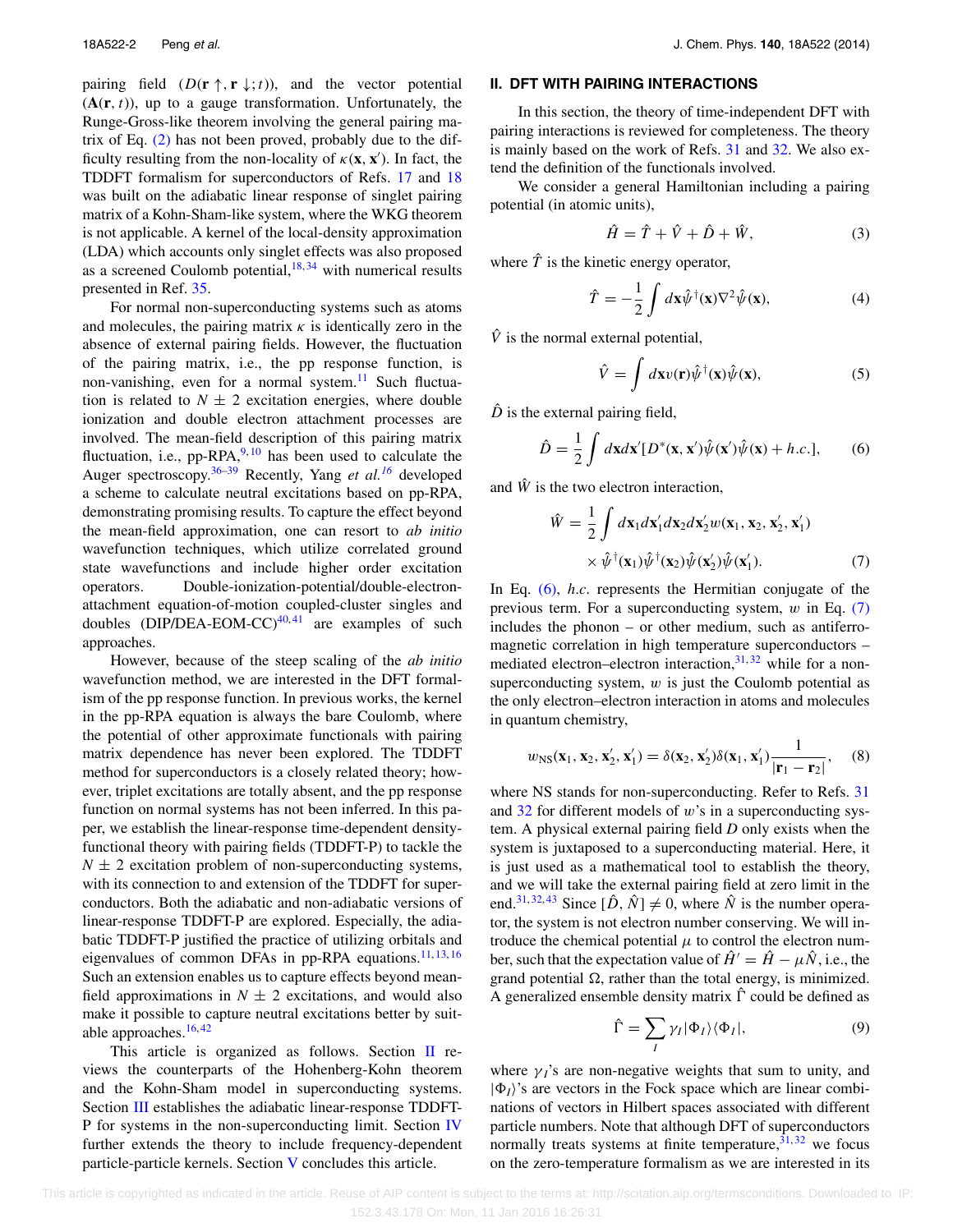connection to quantum chemistry. Thus,  $\hat{\Gamma}$  in Eq. [\(9\)](#page-2-3) is a zerotemperature ensemble rather than a finite-temperature ensemble. Then the density and the pairing matrix of an ensemble  $\hat{\Gamma}$ can be expressed as  $\rho(\mathbf{r}) = Tr[\hat{\Gamma} \hat{\rho}(\mathbf{r})]$  and

<span id="page-3-2"></span>
$$
\kappa(\mathbf{x}, \mathbf{x}') = \text{Tr}[\hat{\Gamma}\hat{\psi}(\mathbf{x}')\hat{\psi}(\mathbf{x})]. \tag{10}
$$

The zero-temperature ground state grand potential is then the following minimum:

$$
\Omega_0[\nu(\mathbf{r}) - \mu, D(\mathbf{x}, \mathbf{x}')] = \min_{\hat{\Gamma}} \text{Tr}(\hat{\Gamma}\hat{H}'). \tag{11}
$$

Apart from the normal density  $\rho(\mathbf{r})$ , the pairing matrix  $\kappa(\mathbf{x}, \mathbf{x}')$  is also important in the presence of an internal pairing interaction from  $\hat{W}$  or an external pairing interaction from  $\hat{D}$ . The pairing matrix has also been called the pairing tensor,  $10$ the anomalous density,  $17, 18$  $17, 18$  $17, 18$  or the non-local gap function<sup>31</sup> in different context. Due to the anticommutation relations of Fermionic field operators, the pairing matrix is always antisymmetric,

$$
\kappa(\mathbf{x}, \mathbf{x}') = -\kappa(\mathbf{x}', \mathbf{x}).\tag{12}
$$

As a consequence, only the antisymmetric part of the pairing field  $D(\mathbf{x}, \mathbf{x}')$  will have nonzero contribution to the total energy. We therefore require that the pairing field should also be antisymmetric,

$$
D(\mathbf{x}, \mathbf{x}') = -D(\mathbf{x}', \mathbf{x}).\tag{13}
$$

Capelle and Gross<sup>32</sup> presented the Hohenberg-Kohn theorem of this system, stating that there exists a one-to-one mapping between the ground state densities  $(\rho(\mathbf{r}), \kappa(\mathbf{x}, \mathbf{x}'))$  and the ensemble operator for the system. So there is a density functional  $\Omega_{HK}[\rho(\mathbf{r}), \kappa(\mathbf{x}, \mathbf{x}')]$  that maps the ensemble representable density and pairing matrix to its ground state grand potential. The density and pairing matrix are said to be *v*&*D* ensemble representable if they can come from an ensemble of *ground state* wavefunction(s) of some external potential *v* and external pairing potential *D*.

We now further generalize this functional to Fock space *N* representable density and pairing matrices using the Levy constrained search definition,<sup>[44](#page-10-3)</sup>

<span id="page-3-0"></span>
$$
\Omega[\rho(\mathbf{r}), \kappa(\mathbf{x}, \mathbf{x}')] \n= \inf_{\hat{\Gamma} \to (\rho(\mathbf{r}), \kappa(\mathbf{x}, \mathbf{x}'))} \text{Tr}(\hat{\Gamma} \hat{H}') \n\tag{14}
$$

$$
= \inf_{\hat{\Gamma}\to(\rho(\mathbf{r}),\kappa(\mathbf{x},\mathbf{x}'))}\left\{\text{Tr}[\hat{\Gamma}(\hat{T}+\hat{W})] + \int d\mathbf{r}(v(\mathbf{r})-\mu)\rho(\mathbf{r}) -\frac{1}{2}\int d\mathbf{x}d\mathbf{x}'[D^*(\mathbf{x},\mathbf{x}')\kappa(\mathbf{x}',\mathbf{x})+h.c.\right\}
$$
(15)

<span id="page-3-1"></span>
$$
= F_{\text{Levy}}[\rho(\mathbf{r}), \kappa(\mathbf{x}, \mathbf{x}')] + \int d\mathbf{r}(v(\mathbf{r}) - \mu)\rho(\mathbf{r})
$$

$$
- \frac{1}{2} \int d\mathbf{x} d\mathbf{x}' [D^*(\mathbf{x}, \mathbf{x}')\kappa(\mathbf{x}', \mathbf{x}) + h.c.]. \tag{16}
$$

Note that Fock space  $\overline{N}$  representability is different from the fractional- $\bar{N}$  representability in Ref. [45.](#page-10-4) The Fock space  $\bar{N}$ representable density and pairing matrix in Eqs. [\(14\)](#page-3-0)[–\(16\)](#page-3-1) are only required to come from a Fermionic ensemble density matrix (not necessarily of a ground state), a much less constrained condition than the *v*&*D* ensemble representability. The Fock space  $\overline{N}$  representability and the *v&D* representability are the superconducting counterpart of *N* representability and  $\nu$  representability in conventional DFT. $^{21}$  The universal functional  $F_{\text{Levy}}[\rho(\mathbf{r}), \kappa(\mathbf{x}, \mathbf{x}')]$  thus contains the kinetic and two-body interaction energy. Alternatively, we can use the Lieb-type definition for this universal functional  $46$ 

$$
F_{\text{Lieb}}[\rho(\mathbf{r}), \kappa(\mathbf{x}, \mathbf{x}')] = \sup_{v(\mathbf{r}), D(\mathbf{x}, \mathbf{x}')} \left\{ \Omega_0[v(\mathbf{r}) - \mu, D(\mathbf{x}, \mathbf{x}')] - \int d\mathbf{r}(v(\mathbf{r}) - \mu) \rho(\mathbf{r}) + \frac{1}{2} \int d\mathbf{x} d\mathbf{x}' [D^*(\mathbf{x}, \mathbf{x}') \kappa(\mathbf{x}', \mathbf{x}) + h.c.] \right\},
$$
(17)

with  $\Omega_0$  defined in Eq. [\(11\).](#page-3-2)

Now we assume the non-interacting *v*&*D* ensemble representability of Fock space  $\overline{N}$  representable densities and pairing matrices, in which the density and the pairing matrix of an interacting ground state system ( $w \neq 0$ ) can be represented by a density and a pairing matrix of a non-interacting system  $(w = 0)$ . In other words, for  $\rho(\mathbf{r})$  and  $\kappa(\mathbf{x}, \mathbf{x}')$  of an interacting ground state, there is always  $\rho_s(\mathbf{r})$  and  $\kappa_s(\mathbf{x}, \mathbf{x}')$  from a non-interacting system with normal potential  $v_s(\mathbf{r})$  and pairing potential  $D_s$ (**x***,* **x**<sup> $\prime$ </sup>) such that

$$
\rho(\mathbf{r}) = \rho_s(\mathbf{r}) \tag{18}
$$

and

$$
\kappa(\mathbf{x}, \mathbf{x}') = \kappa_s(\mathbf{x}, \mathbf{x}'). \tag{19}
$$

Then we can have the grand potential decomposition,[18,](#page-9-11) [31,](#page-9-19) [32,](#page-9-20) [34,](#page-9-23) [43](#page-10-2)

$$
\Omega[\rho, \kappa] = V[\rho] - \mu N + G[\kappa] + F_{\text{Levy}}[\rho, \kappa]
$$
 (20)

$$
= T_s[\rho, \kappa] + V[\rho] + G[\kappa] + J[\rho] + R[\kappa] + E_{\rm XC}[\rho, \kappa] - \mu N,
$$
 (21)

where  $T_s[\rho, \kappa]$  is the kinetic energy of the hypothetical noninteracting system with the same density and the pairing matrix,  $V[\rho] = \text{Tr}(\hat{\Gamma}\hat{V})$ ,  $G[\kappa] = \text{Tr}(\hat{\Gamma}\hat{D})$ ,  $J[\rho]$  is the mean-field energy of the particle-hole channel (usually called the Hartree term in DFT),

$$
J[\rho] = \frac{1}{2} \int \frac{\rho(\mathbf{r})\rho(\mathbf{r}')}{|\mathbf{r} - \mathbf{r}'|} d\mathbf{r} d\mathbf{r}',\tag{22}
$$

and  $R[\kappa]$  is the mean-field energy of the particle-particle channel

$$
R[\kappa] = \frac{1}{2} \int \frac{\kappa(\mathbf{x}, \mathbf{x}') \kappa^*(\mathbf{x}, \mathbf{x}')}{|\mathbf{r} - \mathbf{r}'|} d\mathbf{x} d\mathbf{x}'. \tag{23}
$$

 $E_{\text{XC}}[\rho, \kappa]$  includes all the quantum effects that are absent in the other energy terms,

$$
E_{\text{XC}}[\rho, \kappa] = F_{\text{Levy}}[\rho, \kappa] - T_s[\rho, \kappa] - J[\rho] - R[\kappa]
$$

$$
= T[\rho, \kappa] + W[\rho, \kappa] - T_s[\rho, \kappa] - J[\rho] - R[\kappa].
$$
(24)

 This article is copyrighted as indicated in the article. Reuse of AIP content is subject to the terms at: http://scitation.aip.org/termsconditions. Downloaded to IP: 152.3.43.178 On: Mon, 11 Jan 2016 16:26:31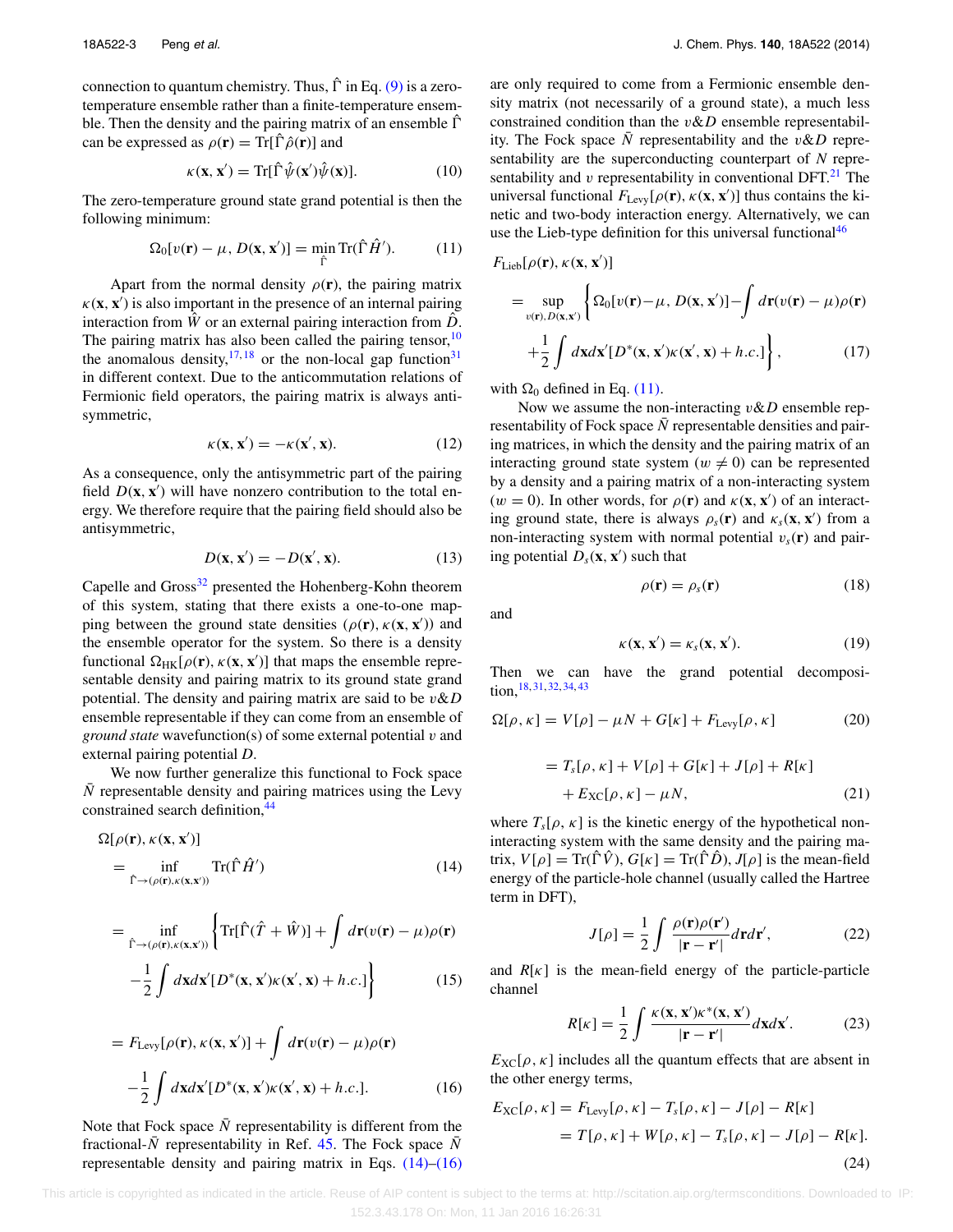The corresponding Kohn-Sham-like non-interacting system is governed by the non-interacting Hamiltonian

$$
\hat{H}_s = \int d\mathbf{x} \hat{\psi}^\dagger(\mathbf{x}) \left[ -\frac{1}{2} \nabla^2 + v_s(\mathbf{r}) \right] \hat{\psi}(\mathbf{x}) \n+ \frac{1}{2} \int d\mathbf{x} d\mathbf{x}' [D_s(\mathbf{x}, \mathbf{x}') \hat{\psi}^\dagger(\mathbf{x}) \hat{\psi}^\dagger(\mathbf{x}') + h.c.], \tag{25}
$$

with the non-interacting normal potential

$$
v_s(\mathbf{r}) = v(\mathbf{r}) + \int \frac{\rho(\mathbf{r}')}{|\mathbf{r} - \mathbf{r}'|} d\mathbf{r}' + \left(\frac{\delta E_{\text{XC}}[\rho, \kappa]}{\delta \rho(\mathbf{r})}\right)_{\kappa}, \quad (26)
$$

and the non-interacting pairing potential

$$
D_s(\mathbf{x}, \mathbf{x}') = D(\mathbf{x}, \mathbf{x}') + D_R(\mathbf{x}, \mathbf{x}') + D_{\text{XC}}(\mathbf{x}, \mathbf{x}'), \qquad (27)
$$

where

$$
D_R(\mathbf{x}, \mathbf{x}') = \frac{\kappa(\mathbf{x}, \mathbf{x}')}{|\mathbf{r} - \mathbf{r}'|},
$$
 (28)

and

$$
D_{\rm XC}(\mathbf{x}, \mathbf{x}') = \left(\frac{\delta E_{\rm XC}[\rho, \kappa]}{\delta \kappa^*(\mathbf{x}, \mathbf{x}')} \right)_{\rho}.
$$
 (29)

The resulting self-consistent equation for this non-interacting system is the well-known Kohn-Sham Bogoliubov-de Gennes (KS-BdG) equation,  $18, 35, 47$  $18, 35, 47$  $18, 35, 47$  $18, 35, 47$  or the Hartree-Fock-Bogoliubov equation for the Hartree-Fock approximate functional.<sup>[10,](#page-9-3)[48](#page-10-7)</sup> The KS-BdG equation and its solution are not necessary to establish the linear response theory in Secs. [III](#page-4-0) and [IV,](#page-6-0) and are thus not addressed here. Refer to standard textbooks such as Refs. [9](#page-9-2) and [10](#page-9-3) for details of the equation and its solution.

#### <span id="page-4-0"></span>**III. ADIABATIC LINEAR-RESPONSE TDDFT-P FOR NON-SUPERCONDUCTING SYSTEMS**

We now establish the theory for adiabatic linear-response TDDFT-P for non-superconducting systems. This generalizes the previous TDDFT for superconductors with singlet-only excitations<sup>[17,](#page-9-10) [18](#page-9-11)</sup> to include triplet excitations. The adiabatic linear-response TDDFT-P provides a theoretical foundation for using adiabatic DFAs in the pp-RPA equation. Especially, it justifies the application of orbitals and eigenvalues from common DFAs in the pp-RPA equation.

Suppose we perturb the interacting non-superconducting system with a small paring field

<span id="page-4-2"></span>
$$
\delta D(\mathbf{x}, \mathbf{x}'; t) = \sum_{pq} \delta D_{pq}(t) \varphi_p(\mathbf{x}) \varphi_q(\mathbf{x}'). \tag{30}
$$

In this paper, we will use *p*, *q*, *r*, *s* for general orbitals, *i*, *j*, *k*, *l* for occupied orbitals, and *a*, *b*, *c*, *d* for unoccupied orbitals. For simplicity, we only discuss non-degenerate ground states which can be represented as vectors in the Hilbert space for non-superconducting systems. According to the linear response theory,  $9,11$  $9,11$  the linear response of the pairing matrix is related to the pairing field by a pp response function,

$$
K(\mathbf{x}, \mathbf{x}'; \mathbf{y}, \mathbf{y}'; t) = -i\theta(t)\langle \Phi^{\text{gs}} | [\hat{\psi}_H(\mathbf{x}'; t)\hat{\psi}_H(\mathbf{x}t), \hat{\psi}^\dagger(\mathbf{y})\hat{\psi}^\dagger(\mathbf{y}')]|\Phi^{\text{gs}} \rangle, \tag{31}
$$

such that

<span id="page-4-1"></span>
$$
\delta \kappa(\mathbf{x}, \mathbf{x}'; t) = \int d\tau dy dy' K(\mathbf{x}, \mathbf{x}'; \mathbf{y}, \mathbf{y}'; t - \tau) \delta D(\mathbf{y}, \mathbf{y}'; \tau),
$$
\n(32)

with  $\hat{\psi}_H(\mathbf{x}) = e^{i\hat{H}'t} \hat{\psi}(\mathbf{x}) e^{-i\hat{H}'t}$  the interacting field operator in the Heisenberg picture and  $\theta(t)$  the Heaviside step function. Expressed in a one-particle basis and transferred to the frequency domain, Eq. [\(32\)](#page-4-1) becomes

$$
\delta \kappa_{pq}(\omega) = \sum_{rs} K_{pq,rs}(\omega) \delta D_{rs}(\omega),
$$

with

$$
K_{pq,rs}(\omega) = \int dt e^{i\omega t} d\mathbf{x} d\mathbf{x}' d\mathbf{y} d\mathbf{y}' K(\mathbf{x}, \mathbf{x}'; \mathbf{y}, \mathbf{y}'; t)
$$

$$
\times \varphi_p^*(\mathbf{x}) \varphi_q^*(\mathbf{x}') \varphi_r(\mathbf{y}) \varphi_s(\mathbf{y}').
$$
(33)

The pp response function is related to the correlation energy and  $N \pm 2$  excitation energies.<sup>[11,](#page-9-4) [16](#page-9-9)</sup> Specifically, if we perturb the corresponding KS-BdG system with a small pairing field  $\delta D_s(\mathbf{x}, \mathbf{x}'; t) = \sum_{pq} \delta D^s_{pq}(t) \varphi_p(\mathbf{x}) \varphi_q(\mathbf{x}')$ , the pp response function is

$$
K_0(\mathbf{x}, \mathbf{x}'; \mathbf{y}, \mathbf{y}'; t)
$$
  
=  $-i\theta(t)\langle \Phi_s^{gs}|[\hat{\psi}_{H_s}(\mathbf{x}'t)\hat{\psi}_{H_s}(\mathbf{x}t), \hat{\psi}^\dagger(\mathbf{y})\hat{\psi}^\dagger(\mathbf{y}')]|\Phi_s^{gs}\rangle$ , (34)

with  $\hat{\psi}_{H_s}(\mathbf{x}) = e^{i \hat{H}_s' t} \hat{\psi}(\mathbf{x}) e^{-i \hat{H}_s' t}$  the non-interacting field operator in the interacting picture. The corresponding first order pairing matrix variation is

$$
\delta \kappa_s(\mathbf{x}, \mathbf{x}'; t) = \int d\tau d\mathbf{y} d\mathbf{y}' K_0(\mathbf{x}, \mathbf{x}'; \mathbf{y}, \mathbf{y}'; t - \tau) \delta D_s(\mathbf{y}, \mathbf{y}'; \tau).
$$
\n(35)

For a non-interacting non-superconducting system,  $K_{pq,rs}^{0}(\omega)$ is trivial. $9,11$  $9,11$ 

<span id="page-4-5"></span>
$$
K_{pq,rs}^{0}(\omega)
$$
  
=  $(\delta_{pr}\delta_{qs} - \delta_{qr}\delta_{ps})$   

$$
\times \frac{\theta(p-F)\theta(q-F) - \theta(F-p)\theta(F-q)}{\omega - (\epsilon_p + \epsilon_q - 2\mu) + i\eta}, \quad (36)
$$

where *F* represents the Fermi level such that  $p - F > 0$  if *p* is an unoccupied orbital and  $p - F < 0$  if *p* is an occupied orbital. Accordingly, we can express the linear response of the pairing matrix as

<span id="page-4-3"></span>
$$
\delta \kappa_{ij}^s(\omega) = -\frac{\delta D_{ij}^s(\omega)}{\omega - (\epsilon_i + \epsilon_j - 2\mu) + i\eta},\tag{37}
$$

$$
\delta \kappa_{ab}^s(\omega) = \frac{\delta D_{ab}^s(\omega)}{\omega - (\epsilon_a + \epsilon_b - 2\mu) + i\eta},\tag{38}
$$

<span id="page-4-4"></span>and  $\delta \kappa_{ia}^s(\omega) = \delta \kappa_{ai}^s(\omega) = 0$ . *η* is an infinitesimal positive number to ensure the convergence of the Fourier transformation. For the derivations below, we will drop *η* as it does not affect the resulting equation.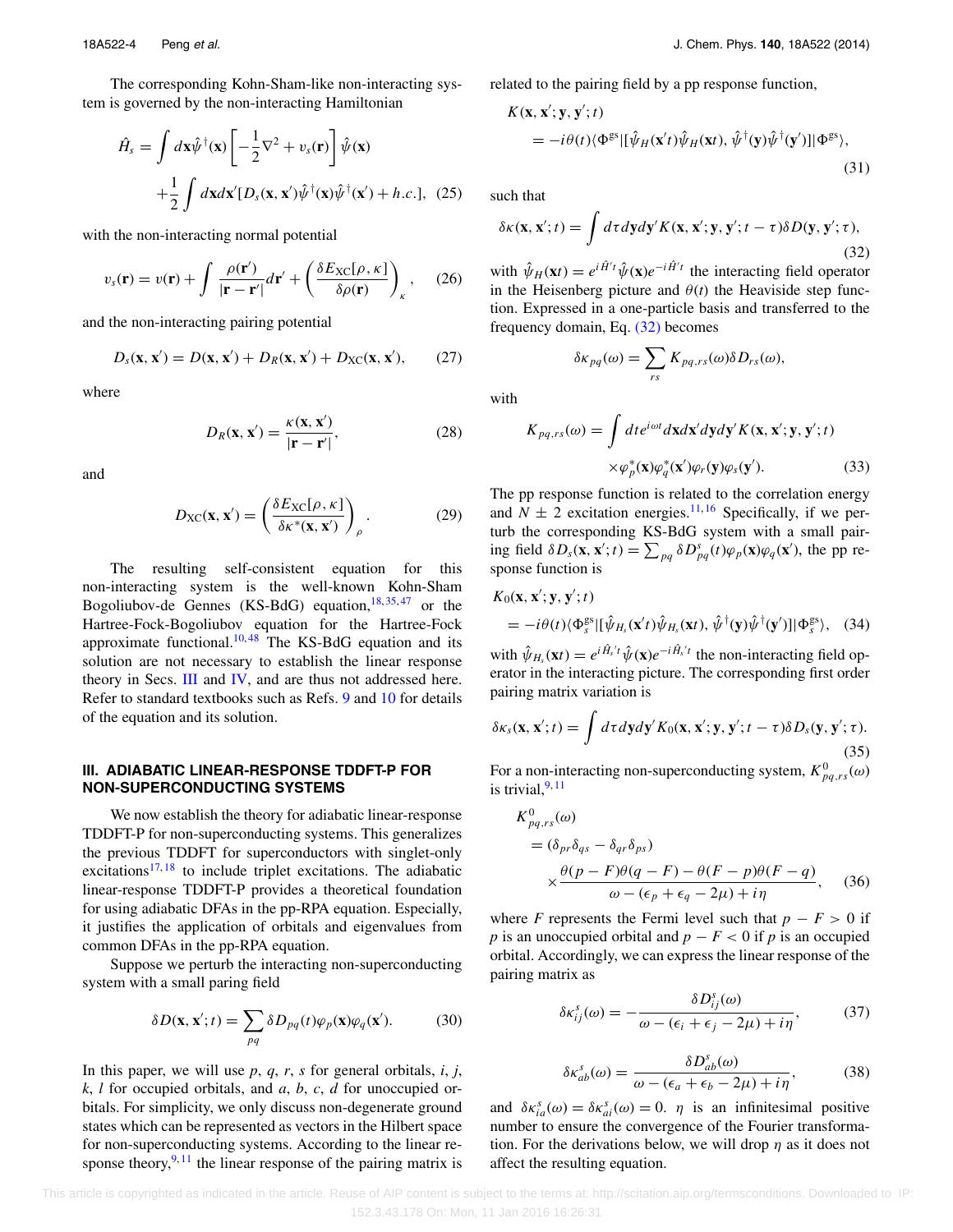To establish the adiabatic linear-response TDDFT-P, we assume that (a) the first order interacting pairing matrix variation  $\delta \kappa(\mathbf{x}, \mathbf{x}'; \omega)$  can be represented by the first order noninteracting pairing matrix variation  $\delta \kappa_s(\mathbf{x}, \mathbf{x}'; \omega)$ , and that (b) the response of  $\delta D_s(\mathbf{x}, \mathbf{x}'; \omega)$  to  $\delta \kappa(\mathbf{y}, \mathbf{y}'; \omega)$  is adiabatic. The representability assumption enables us to study a many-body (MB) interacting system in terms of its non-interacting KS-BdG system. From now on we will drop the subscript or superscript of  $\kappa$  as  $\delta \kappa_s = \delta \kappa$ . Approximation (a) is made in analogy to the assumption in conventional TDDFT where the first order density change in the KS system also represents the first order density change in the interacting system, viz.,  $\delta \rho_s = \delta \rho$ . The conditions under which this assumption is valid are perhaps more restrictive than in DFT, and we consider this an *ad hoc* assumption that enables us to formulate a linear-response TDDFT-P. Under an external pairing field perturbation of Eq.  $(30)$ , using Eqs.  $(37)$  and  $(38)$ , we have

$$
- [\omega - (\epsilon_i + \epsilon_j - 2\mu)] \delta \kappa_{ij}(\omega) = \delta D_{ij}^s(\omega)
$$
  
=  $\delta D_{ij}(\omega) + \delta D_{ij}^R(\omega) + \delta D_{ij}^{XC}(\omega)$   
=  $\delta D_{ij}(\omega) + \sum_{k>l} L_{ij,kl} \delta \kappa_{kl}(\omega) + \sum_{c>d} L_{ij,cd} \delta \kappa_{cd}(\omega),$  (39)

<span id="page-5-1"></span>and

$$
[\omega - (\epsilon_a + \epsilon_b - 2\mu)]\delta \kappa_{ab}(\omega)
$$
  
=  $\delta D_{ab}(\omega) + \sum_{k>l} L_{ab,kl} \delta \kappa_{kl}(\omega) + \sum_{c>d} L_{ab,cd} \delta \kappa_{cd}(\omega),$  (40)

where the adiabatic pp response kernel is

$$
L_{pq,rs} = \langle pq||rs\rangle + 2 \int d\mathbf{x}_1 d\mathbf{x}_2 d\mathbf{x}_1' d\mathbf{x}_2' \varphi_p^*(\mathbf{x}_1) \varphi_q^*(\mathbf{x}_1')
$$

$$
\times \left(\frac{\delta^2 E_{\text{XC}}[\rho, \kappa]}{\delta \kappa^*(\mathbf{x}_1, \mathbf{x}_1') \delta \kappa(\mathbf{x}_2, \mathbf{x}_2')} \right)_{\rho} \varphi_r(\mathbf{x}_2) \varphi_s(\mathbf{x}_2'), \quad (41)
$$

with

$$
\langle pq||rs\rangle = \langle pq|rs\rangle - \langle pq|sr\rangle, \tag{42}
$$

and

$$
\langle pq|rs\rangle = \int d\mathbf{x}d\mathbf{x}' \frac{\varphi_p^*(\mathbf{x})\varphi_q^*(\mathbf{x}')\varphi_r(\mathbf{x})\varphi_s(\mathbf{x}')}{|\mathbf{r} - \mathbf{r}'|}.
$$
 (43)

The adiabatic pp response kernel has the same symmetry as the antisymmetrized two-electron integral

$$
L_{pq,rs} = -L_{pq,sr} = -L_{qp,rs} = L_{qp,sr} = L_{rs,pq}^*.
$$
 (44)

Then we rearrange Eqs.  $(39)$  and  $(40)$  using a compact matrix notation,

<span id="page-5-2"></span>
$$
\begin{bmatrix} \mathbf{A} & \mathbf{B} \\ \mathbf{B}^{\dagger} & \mathbf{C} \end{bmatrix} \begin{bmatrix} \mathbf{X} \\ \mathbf{Y} \end{bmatrix} - \omega \begin{bmatrix} \mathbf{I} & \mathbf{0} \\ \mathbf{0} & -\mathbf{I} \end{bmatrix} \begin{bmatrix} \mathbf{X} \\ \mathbf{Y} \end{bmatrix} = - \begin{bmatrix} \delta \mathbf{D}^{pp} \\ \delta \mathbf{D}^{hh} \end{bmatrix}, \quad (45)
$$

where

<span id="page-5-6"></span>
$$
A_{ab,cd} = (\epsilon_a + \epsilon_b - 2\mu)\delta_{ac}\delta_{bd} + L_{ab,cd}, \tag{46}
$$

<span id="page-5-7"></span>
$$
C_{ij,kl} = -(\epsilon_i + \epsilon_j - 2\mu)\delta_{ik}\delta_{jl} + L_{ij,kl},\tag{48}
$$

$$
X_{ab} = \delta \kappa_{ab}(\omega),\tag{49}
$$

$$
Y_{ij} = \delta \kappa_{ij}(\omega),\tag{50}
$$

$$
\left[\delta \mathbf{D}^{pp}\right]_{ab} = \delta D_{ab}(\omega),\tag{51}
$$

and

<span id="page-5-3"></span>
$$
\left[\delta \mathbf{D}^{hh}\right]_{ij} = \delta D_{ij}(\omega). \tag{52}
$$

Note that all matrix indexes require  $a > b$  or  $i > j$  to eliminate the redundancy and that the two identity matrices **I**'s have different dimensions. With Eq. [\(45\),](#page-5-2) the pp response function in real-space representation can be expressed as

$$
K(\mathbf{x}_1, \mathbf{x}_1'; \mathbf{x}_2, \mathbf{x}_2'; \omega)
$$
  
= 
$$
- \sum_{a > b, c > d} [\mathbf{M}(\omega)^{-1}]_{ab, cd} \Psi_{ab, cd}(\mathbf{x}_1, \mathbf{x}_1', \mathbf{x}_2, \mathbf{x}_2')
$$
  

$$
- \sum_{i > j, k > l} [\mathbf{M}(\omega)^{-1}]_{ij, kl} \Psi_{ij, kl}(\mathbf{x}_1, \mathbf{x}_1', \mathbf{x}_2, \mathbf{x}_2'), \quad (53)
$$

<span id="page-5-0"></span>where

 $\mathbf{M}(\omega) = \begin{bmatrix} \mathbf{A} & \mathbf{B} \\ \mathbf{B}^{\dagger} & \mathbf{C} \end{bmatrix}$ **B**† **C**  $\begin{bmatrix} 1 & 0 \\ 0 & 0 \end{bmatrix}$ **0** −**I** 1 *,* (54)

and

<span id="page-5-5"></span>
$$
\Psi_{pq,rs}(\mathbf{x}_1, \mathbf{x}_1', \mathbf{x}_2, \mathbf{x}_2')
$$
\n
$$
= \varphi_p(\mathbf{x}_1)\varphi_q(\mathbf{x}_1')\varphi_r^*(\mathbf{x}_2)\varphi_s^*(\mathbf{x}_2') - \varphi_p(\mathbf{x}_1)\varphi_q(\mathbf{x}_1')\varphi_s^*(\mathbf{x}_2)\varphi_r^*(\mathbf{x}_2')
$$
\n
$$
-\varphi_q(\mathbf{x}_1)\varphi_p(\mathbf{x}_1')\varphi_r^*(\mathbf{x}_2)\varphi_s^*(\mathbf{x}_2') + \varphi_q(\mathbf{x}_1)\varphi_p(\mathbf{x}_1')\varphi_s^*(\mathbf{x}_2)\varphi_r^*(\mathbf{x}_2').
$$
\n(55)

Equation [\(45\)](#page-5-2) describes the response of the pairing matrix with respect to the pairing field perturbation, similar to a driven harmonic oscillator. Alternatively, we can study the eigenmode of the system by eliminating the driving force *δD*. The resulting eigenvalue equation is

<span id="page-5-4"></span>
$$
\begin{bmatrix} A & B \\ B^{\dagger} & C \end{bmatrix} \begin{bmatrix} X \\ Y \end{bmatrix} = \omega \begin{bmatrix} I & 0 \\ 0 & -I \end{bmatrix} \begin{bmatrix} X \\ Y \end{bmatrix},
$$
(56)

with the eigenvalues  $N + 2$  excitation energies

$$
\omega_n^{N+2} = \Omega_n^{N+2} - \Omega_0^N = E_n^{N+2} - E_0^N - 2\mu,\qquad(57)
$$

and  $N - 2$  excitation energies

$$
\omega_n^{N-2} = \Omega_0^N - \Omega_n^{N-2} = E_0^N - E_n^{N-2} - 2\mu.
$$
 (58)

These eigenvalues are also the poles of the pp response function in Eq.  $(53)$ . Equation  $(56)$  can be solved for every interacting strength so the correlation energy can also be covered in the adiabatic-connection fluctuation-dissipation approach, similar to the correlation energy beyond ph-RPA. $49-51$  $49-51$ 

The accuracy of Eq.  $(56)$  relies on how physical the approximation of Eq. [\(41\)](#page-5-5) is. For a non-superconducting system, both  $\kappa$  and  $\delta E_{\text{XC}}[\rho, \kappa]/\delta \kappa^*$  are zero, thus the only explicit contribution of  $E_{\text{XC}}$  to *L* is

$$
\lim_{\kappa \to 0} \frac{\delta^2 E_{\rm XC}[\rho, \kappa]}{\delta \kappa^* \delta \kappa}.
$$
 (59)

 This article is copyrighted as indicated in the article. Reuse of AIP content is subject to the terms at: http://scitation.aip.org/termsconditions. Downloaded to IP: 152.3.43.178 On: Mon, 11 Jan 2016 16:26:31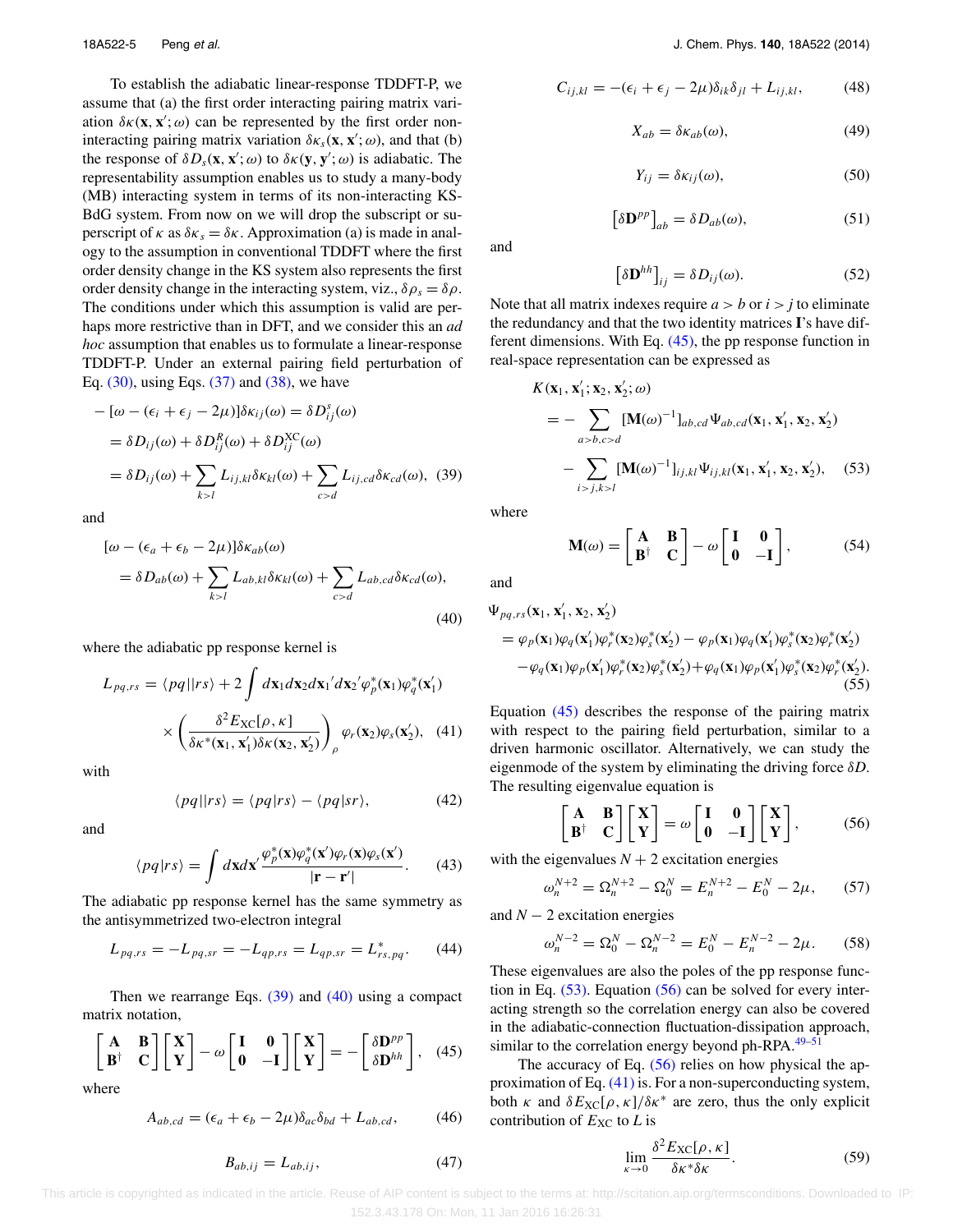The dependency of  $E_{\text{XC}}$  with respect to  $\kappa$  is non-trivial and not well understood as the exchange-correlation functional in traditional DFT. The simplest approximation to  $E_{\text{XC}}[\rho, \kappa]$  is to neglect the pairing matrix dependence,

$$
E_{\text{XC}}^{\text{DFA}}[\rho, \kappa] \equiv E_{\text{XC}}^{\text{DFA}}[\rho, \kappa = 0] = E_{\text{XC}}^{\text{DFA}}[\rho], \qquad (60)
$$

<span id="page-6-2"></span>where  $E_{\text{XC}}^{\text{DFA}}[\rho]$  is the common exchange-correlation energy functionals in DFT. When the approximation of Eq. [\(60\)](#page-6-1) is adopted,  $E_{\text{XC}}$  has zero contribution to  $L$  and the resulting pp kernel is

$$
L_{pq,rs}^{\text{DFA}} = \langle pq || rs \rangle,\tag{61}
$$

identical to the kernel in pp-RPA. $^{9,10}$  $^{9,10}$  $^{9,10}$  The use of Eq. [\(61\)](#page-6-2) has been a natural consequence of the mean-field approximation in pp-RPA when a Hartree-Fock reference is deployed. Now in view of TDDFT-P, Eq. [\(61\)](#page-6-2) can be interpreted as a kernel under the approximation of Eq. [\(60\)](#page-6-1) for any pairing matrix free DFAs. More importantly, the TDDFT-P perspective rationalizes the practice of using orbitals and eigenvalues from common DFAs (such as B3LYP or PBE) in the pp-RPA equation.<sup>[11,](#page-9-4) [13,](#page-9-6) [16](#page-9-9)</sup> If the pp-RPA equation is derived through the equation-of-motion ansatz, since the KS orbitals are not eigenvectors of the Fock matrix, thus the resulting matrix elements will contain the non-diagonal Fock matrix elements in Eqs. [\(46\)](#page-5-6) and [\(48\).](#page-5-7) It is clear now that the pp-RPA equation can utilize DFT reference according to the approximation of Eq. [\(60\),](#page-6-1) which is a main result of this paper.

In the aforementioned approximation,  $E_{XC}$  has zero contribution to *L*. References [34](#page-9-23) and [18](#page-9-11) presented an LDA functional for the pp interaction with non-zero  $E_{\text{XC}}$  contribution to *L*, which in principle could be used to calculate  $N \pm 2$  excitation energies. However, their LDA is just a Coulomb with screening counting only singlet interactions, which is not the true LDA. The true LDA should include the energies of homogeneous electron gas at different pairing fields, like that in the local-spin-density approximation. Unfortunately, to the best of our knowledge, no quantum Monte Carlo calculations for the homogeneous electron gas were performed under pairing fields. Thus, a true LDA functional accounts for both singlet and triplet interactions is still in need.

<span id="page-6-1"></span>In summary, adiabatic linear-response TDDFT-P justifies the use of common pairing matrix independent DFAs in the pp-RPA equation by the approximation of Eq. [\(60\).](#page-6-1) This approximation leads to the working equation of pp-RPA using common DFAs as practiced in Refs. [11,](#page-9-4) [13,](#page-9-6) and [16.](#page-9-9) Additionally, TDDFT-P allows other pairing matrix dependent functionals  $E_{\text{XC}}[\rho, \kappa]$  to be used to calculate  $N \pm 2$  excitations in the pp-RPA equation.

#### <span id="page-6-0"></span>**IV. LINEAR-RESPONSE TDDFT-P WITH FREQUENCY-DEPENDENT PP KERNELS**

Section [III](#page-4-0) establishes the theory of adiabatic linearresponse TDDFT-P. We demonstrate in this section that the extension beyond the adiabatic approximation can also be formulated by just adopting the same representability approximation as that in Sec. [III.](#page-4-0)

 $WKG<sup>33</sup>$  proved that there is a one-to-one mapping between the time evolution of ( $\rho(\mathbf{r}; t)$ ,  $\kappa(\mathbf{r} \uparrow, \mathbf{r} \downarrow; t)$ ,  $\mathbf{j}(\mathbf{r}; t)$ ) and the field  $(v(\mathbf{r}; t), D(\mathbf{r} \uparrow, \mathbf{r} \downarrow; t), \mathbf{A}(\mathbf{r}; t))$ , except for a gauge transformation. However, the one-to-one mapping involving the general pairing matrix  $\kappa(\mathbf{x}, \mathbf{x}'; t)$  and the general pairing field  $D(\mathbf{x}, \mathbf{x}'; t)$  has not been proved, and the existence of this one-to-one mapping is still unknown. In fact, the linearresponse TDDFT for superconductors $17,18$  $17,18$  was built on an approximation of the kernel rather than on the WKG one-to-one mapping.

Due to the absence of the proof of the one-to-one mapping between  $(\rho(\mathbf{r}; t), \kappa(\mathbf{r}, \mathbf{r}'; t))$  and  $(v(\mathbf{r}; t), D(\mathbf{x}, \mathbf{x}'; t))$ , it is not straightforward to present the Dyson-like equation of TDDFT-P. If one follows the usual TDDFT derivation, the density-density response function can be expressed as $^{29}$ 

<span id="page-6-3"></span>
$$
\chi(\mathbf{r}_1t_1; \mathbf{r}_2t_2) = \frac{\delta \rho(\mathbf{r}_1t_1)}{\delta v(\mathbf{r}_2t_2)}
$$
(62)

$$
= \int d\mathbf{r}_3 dt_3 \frac{\delta \rho_s(\mathbf{r}_1 t_1)}{\delta v_s(\mathbf{r}_3 t_3)} \frac{\delta v_s(\mathbf{r}_3 t_3)}{\delta v(\mathbf{r}_2 t_2)}
$$
(63)

$$
= \int d\mathbf{r}_3 dt_3 \frac{\delta \rho_s(\mathbf{r}_1 t_1)}{\delta v_s(\mathbf{r}_3 t_3)} \left( \frac{\delta v(\mathbf{r}_3 t_3)}{\delta v(\mathbf{r}_2 t_2)} + \frac{\delta (v_s(\mathbf{r}_3 t_3) - v(\mathbf{r}_3 t_3))}{\delta v(\mathbf{r}_2 t_2)} \right)
$$
(64)

<span id="page-6-5"></span>
$$
= \int d\mathbf{r}_3 dt_3 \frac{\delta \rho_s(\mathbf{r}_1 t_1)}{\delta v_s(\mathbf{r}_3 t_3)} \left( \delta(\mathbf{r}_3 t_3, \mathbf{r}_2 t_2) + \int d\mathbf{r}_4 dt_4 \frac{\delta(v_s(\mathbf{r}_3 t_3) - v(\mathbf{r}_3 t_3))}{\delta \rho(\mathbf{r}_4 t_4)} \frac{\delta \rho(\mathbf{r}_4 t_4)}{\delta v(\mathbf{r}_2 t_2)} \right)
$$
(65)

<span id="page-6-4"></span>
$$
= \chi_s(\mathbf{r}_1t_1; \mathbf{r}_2t_2) + \int d\mathbf{r}_3 dt_3 d\mathbf{r}_4 dt_4 \chi_s(\mathbf{r}_1t_1; \mathbf{r}_3t_3) f_{MB}(\mathbf{r}_3t_3; \mathbf{r}_4t_4) \chi(\mathbf{r}_4t_4; \mathbf{r}_2t_2), \tag{66}
$$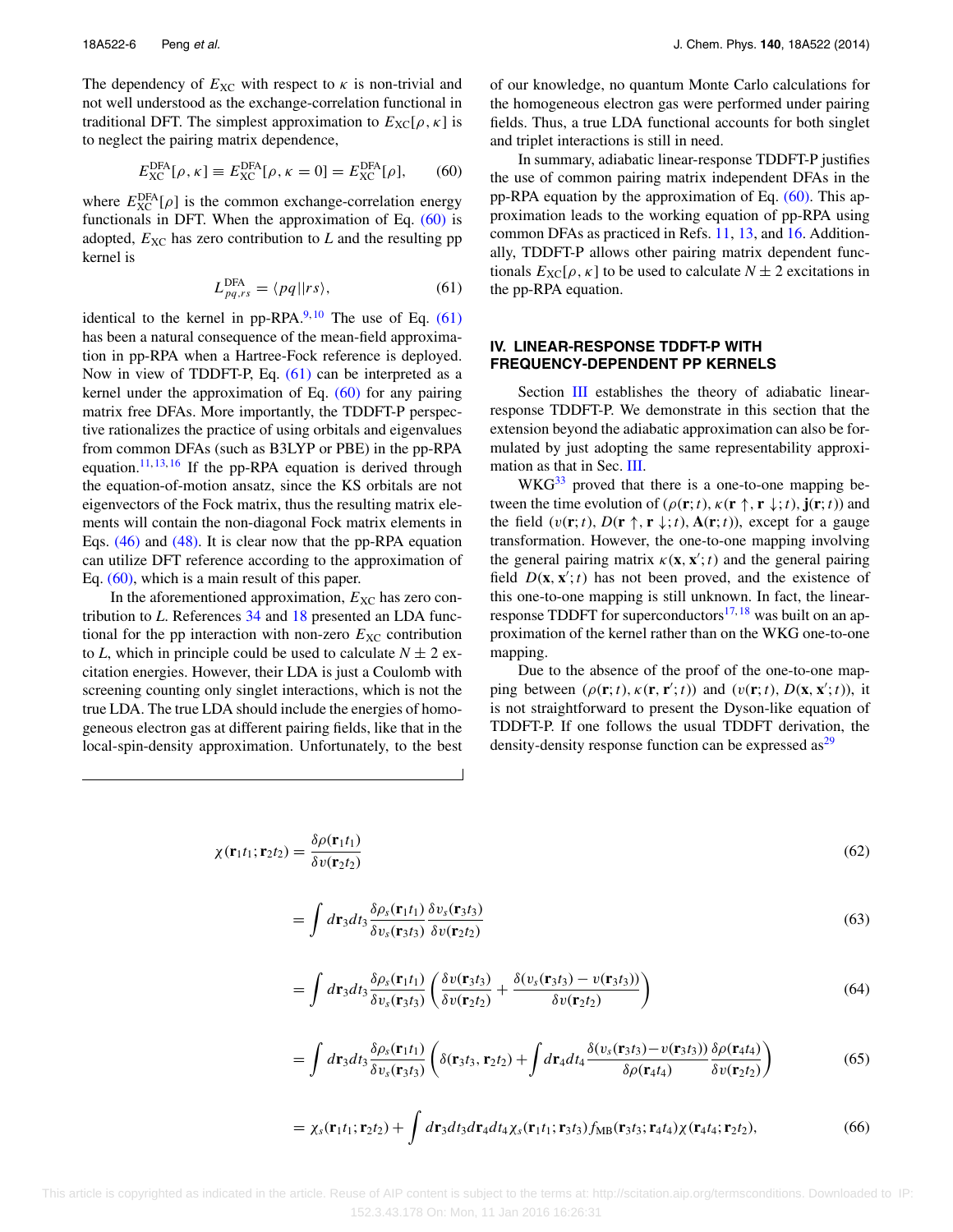where the non-adiabatic kernel representing the MB memory effect is

$$
f_{\text{MB}}(\mathbf{r}_3 t_3; \mathbf{r}_4 t_4) = \frac{\delta(v_s(\mathbf{r}_3 t_3) - v(\mathbf{r}_3 t_3))}{\delta \rho(\mathbf{r}_4 t_4)}.
$$
 (67)

The existence of the derivatives of  $v_s(\mathbf{r}_3 t_3)$  and  $v(\mathbf{r}_3 t_3)$  with respect to  $\rho(\mathbf{r}_4 t_4)$  is guaranteed by the Runge-Gross theorem:<sup>22</sup> there is a one-to-one mapping between  $v(\mathbf{r}_3 t_3)$  ( $v_s(\mathbf{r}_3 t_3)$ ) and  $\rho(\mathbf{r}_4 t_4)$  up to an additive merely time-dependent function in the potential. However, in deriving the pp response function  $\delta \kappa_s(\mathbf{x}_1, \mathbf{x}'_1; t_1)/\delta D(\mathbf{x}_2, \mathbf{x}'_2; t_2)$  following Eqs. [\(62\)–](#page-6-3)[\(66\),](#page-6-4) the difficulty lies in the use of the chain rule in Eq.  $(65)$ : due to the lack of the proof of the particle-particle counterpart of the Runge-Gross theorem, it is unknown whether the map  $D \to \kappa$  ( $D_s \to \kappa$ ) is invertible and thus the corresponding derivative  $\delta(D_s - D)/\delta \kappa$  may not be rigorously defined. Therefore, a frequency dependent pp kernel for TDDFT-PF is not as straightforward as that in TDDFT.

We bypass the difficulty of the lack of the proof of the one-to-one mapping by adopting assumption (a) in Sec. [III](#page-4-0) and introducing a special probe of  $\delta \tilde{D}$  that is bijectively mapped to  $\delta \tilde{\kappa}$ . The pp response function so defined is thus invertible and contains the same spectrum of the original pp response function. The final Dyson-like equation is then

$$
\tilde{\mathbf{K}}(\omega) = \tilde{\mathbf{K}}_s(\omega) + \tilde{\mathbf{K}}_s(\omega) \tilde{\mathbf{L}}(\omega) \tilde{\mathbf{K}}(\omega),
$$
 (68)

where we have expressed the equation in frequency domain and used matrix multiplication to denote integration, and the frequency dependent pp kernel is

$$
\tilde{\mathbf{L}}(\omega) = \frac{\delta(\tilde{\mathbf{D}}_s(\omega) - \tilde{\mathbf{D}}(\omega))}{\delta \tilde{\kappa}(\omega)},
$$
\n(69)

and the projected interacting and non-interacting linearresponse pp response functions are defined

$$
\tilde{\mathbf{K}}(\omega) = \frac{\delta \tilde{\mathbf{k}}(\omega)}{\delta \tilde{\mathbf{D}}(\omega)}
$$

and

$$
\tilde{\mathbf{K}}_s(\omega) = \frac{\delta \tilde{\boldsymbol{\kappa}}(\omega)}{\delta \tilde{\mathbf{D}}_s(\omega)}.
$$

Refer to the Appendix for mathematical details.

Similar to non-adiabatic linear-response TDDFT where double and higher-rank excitations could be included, with a frequency dependent pp kernel of  $\tilde{\bf L}(\omega)$ , the dynamic effects of particle-particle (hole-hole) excitations could be accounted, while in DIP/DAE-EOM-CC methods such effects must come from higher-rank excitations such as 3-particle-1-hole and 4-particle-2-hole excitation operators. $42,52$  $42,52$  The Dyson-like equation of Eq.  $(66)$  justifies the use of frequency dependent pp kernel in the pp-RPA equation of Eq. [\(45\).](#page-5-2) Additionally, if we cast the adiabatic approximation in  $L(\omega)$ , i.e., using Eq. [\(41\),](#page-5-5) we recover exactly the same results as in Sec. [III.](#page-4-0)

#### <span id="page-7-0"></span>**V. CONCLUSIONS**

We establish the linear response TDDFT-P for nonsuperconducting systems, for pairing fields of general spins including both singlet and triplet interactions. Although the pairing density is identically zero for a non-superconducting system, its linear response is non-zero and contains important information of  $N \pm 2$  excitation energies as well as the correlation energy of the *N*-electron system. Due to the lack of a one-to-one mapping proof of the  $(\rho(\mathbf{r}t), \kappa(\mathbf{x}, \mathbf{x}'; t))$ and  $(v(\mathbf{r}t) - \mu, D(\mathbf{x}, \mathbf{x}'; t))$ , the time dependent response theory is not a straightforward generalization of the normal TDDFT. By assuming that any linear-response pairing matrix generated from a pairing field perturbation of an interacting non-superconducting system can be reproduced by the linear-response pairing matrix generated from some pairing field perturbation of a non-interacting non-superconducting system, the Dyson-like equation for the pp response function is obtained, with a frequency dependent pp kernel. We also present the adiabatic linear-response theory in which the kernel is derived from the second order derivatives of the exchange-correlation energy with respect to the pairing matrix. The adiabatic theory is an extension of the previous TDDFT for superconductors to include triplet excitations,<sup>[18](#page-9-11)</sup> and applies to non-superconducting systems like atoms and molecules. TDDFT-P can be a useful theory to capture  $N \pm 2$ excitations and correlation energies,  $\frac{16}{16}$  $\frac{16}{16}$  $\frac{16}{16}$  going beyond the simplest pp-RPA.

Furthermore, TDDFT-P rationalizes the use of orbitals and eigenvalues directly from DFAs in the pp-RPA equation. The singlet-only LDA functional for superconductors in Refs. [34](#page-9-23) and [18](#page-9-11) could be used for TDDFT-PF calculations, but this functional does not include triplet state information and will probably not be that useful for this purpose. With better approximations of the pp kernel, one can have more accurate  $N \pm 2$  excitation energies and ground state correlation energies, and even important neutral excitation energies.

#### **ACKNOWLEDGMENTS**

Support from the Office of Naval Research (ONR) (N00014-09-1-0576), and the National Science Foundation (NSF) (CHE-09-11119) is gratefully appreciated. D.P. has also been supported by the William Krigbaum and Marcus Hobbs Fellowship from Duke University. H.v.A. appreciates the support from the FWO-Flanders (Scientific Research Fund Flanders). Y.Y. has been supported by the Paul M. Gross Fellowship from Duke University.

#### **APPENDIX: MATHEMATICAL DETAILS OF NON-ADIABATIC LINEAR-RESPONSE TDDFT-P**

In absence of the proof of the time-dependent one-to-one mapping between the pairing matrix and the pairing field, the inclusion of the frequency dependent effects can merely be introduced based on some assumption. We adopt assumption (a) in Sec.  $III$ ; i.e., we assume that at the zero pairing field limit, any first order pairing matrix of an interacting nonsuperconducting system induced by a pairing field can be reproduced by the first order pairing matrix induced by a pairing field in a non-interacting non-superconducting system. Concisely, it can be expressed as following: for every  $\delta \mathbf{D}(\omega)$ , there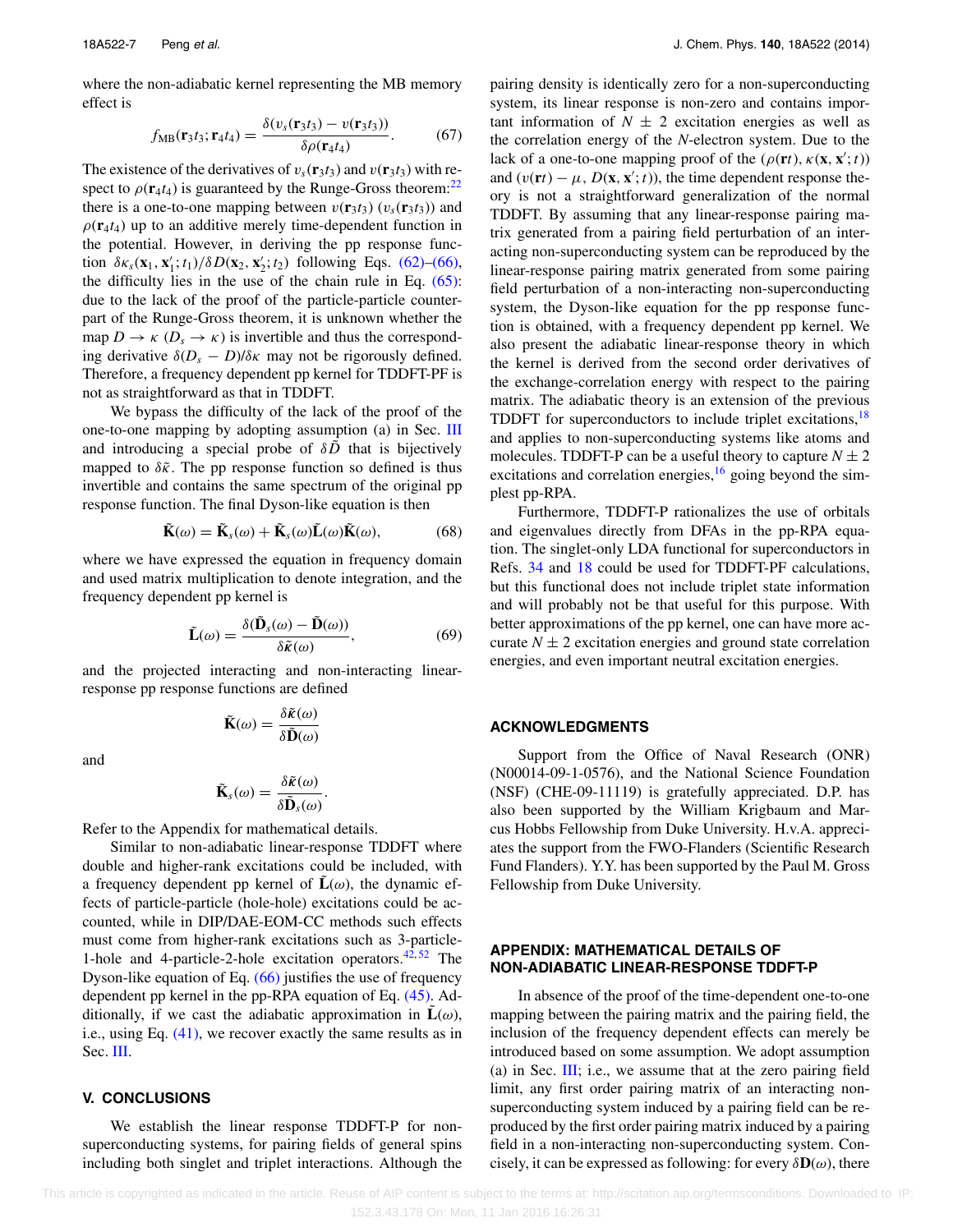<span id="page-8-7"></span>

FIG. 1. The illustration of the one-to-one mapping between (a)  $\delta \tilde{\mathbf{D}}(\omega)$  and  $\delta \tilde{\mathbf{E}}(\omega)$ , and (b)  $\delta \tilde{\mathbf{v}}(\omega)$  and  $\delta \tilde{\mathbf{D}}(\omega)$ . In (a), s and s' are different vectors in KerK( $\omega$ ). The small ovals in the domain represent different cosets. A coset is defined as  $\mathbf{s} + \text{Im} \mathbf{K}^- (\omega) = {\mathbf{s} + \mathbf{x} | \mathbf{x} \in \text{Im} \mathbf{K}^- (\omega)}$ . The image of each coset is the full image Im**K**( $\omega$ ). We design the perturbation such that  $\delta\tilde{\mathbf{D}}(\omega)$  only resides in one single oval, thus there is a one-to-one mapping between  $\delta\tilde{\mathbf{D}}(\omega)$  and  $\delta\tilde{\mathbf{R}}(\omega)$ , despite the overall many-to-one mapping between  $\delta \mathbf{D}(\omega)$  and  $\delta \tilde{\kappa}(\omega)$ . An analogy is present in (b) for the  $\chi(\omega)$  map. In this case, c and c' are different vectors in Ker $\chi(\omega)$ . Any spatial coordinate independent vector **c** belongs to Ker $\chi(\omega)$  and generates a coset  $c + Im\chi^-(\omega)$ . The one-to-one mapping between  $\delta\tilde{v}(\omega)$  and  $\delta\tilde{\rho}(\omega)$  is fulfilled by designing the perturbation  $\delta \tilde{\mathbf{v}}(\omega)$ .

exists a  $\delta \mathbf{D}_s(\omega)$  such that

<span id="page-8-0"></span>
$$
\delta \kappa(\omega) = \mathbf{K}(\omega) \delta \mathbf{D}(\omega) = \mathbf{K}_s(\omega) \delta \mathbf{D}_s(\omega), \quad (A1)
$$

where we have used matrix multiplication to represent integrals. In this way,  $\delta \mathbf{D}_s(\omega)$ ,  $\delta \mathbf{D}(\omega)$ , and  $\delta \kappa(\omega)$  are vectors in the linear space  $V$  of general functions  $g(\mathbf{x}, \mathbf{x}')$  of two points. Then  $\mathbf{K}_s(\omega)$  and  $\mathbf{K}(\omega)$  are linear operators on V. In the lan-guage of linear algebra (see, for example, Ref. [53\)](#page-10-11), the aforementioned assumption is equivalent to

<span id="page-8-2"></span>
$$
Im K(\omega) \subseteq Im K_s(\omega), \tag{A2}
$$

where Im**S** is the image of a linear operator **S**,

$$
Im S = \{v \in \mathcal{V} | v = Su, u \in \mathcal{V}\}.
$$
 (A3)

This linear-response representability is less restrictive than the full representability, as the full representability of *κ*(*ω*) requires response of all orders should equal. This is the only assumption necessary to establish the Dyson-like equation for non-adiabatic linear-response TDDFT-P. Note that the particle-hole blocks in  $\mathbf{K}_s(\omega)$  and  $\delta\mathbf{k}(\omega)$  are zero, as indicated in Eq. [\(36\).](#page-4-5) Therefore,  $\mathbf{K}_s(\omega)$  is rank deficient and not invertible, and so is  $K(\omega)$ . The non-invertibility makes it difficult to derive the Dyson-like equation in the straightforward way as stated in Sec. [IV,](#page-6-0) yet we can bypass such difficulty by restricting the perturbing field. Also note that although there is no particle-hole terms in *δκ*(*ω*) due to the rank deficiency of  $\mathbf{K}_s(\omega)$  in Eq. [\(A1\),](#page-8-0) the full response  $\kappa(\omega)$  could have a nonzero particle-hole block.

We perturb the interacting non-superconducting system with a specially designed pairing field  $\delta\mathbf{D}(\omega)$  such that

$$
\delta \tilde{\mathbf{D}}(\omega) \in \text{Im}\mathbf{K}^{-}(\omega),\tag{A4}
$$

where **K**<sup>−</sup>(*ω*) is the Moore-Penrose pseudoinverse (see, for example, Ref. [54\)](#page-10-12) of matrix  $K(\omega)$ . Such pairing perturbation will generate first order pairing matrix

<span id="page-8-6"></span>
$$
\delta \tilde{\kappa}(\omega) = \mathbf{K}(\omega) \delta \tilde{\mathbf{D}}(\omega). \tag{A5}
$$

According to Eq. [\(A1\),](#page-8-0) there are infinitely many  $\delta \mathbf{D}_s(\omega)$ 's to satisfy the conditions due to the rank deficiency of  $\mathbf{K}_s(\omega)$  described above. However, we can choose a specific solution  $\delta$ **D**<sub>s</sub>(*ω*) that fulfills Eq. [\(A1\),](#page-8-0)

<span id="page-8-3"></span>
$$
\delta \tilde{\mathbf{D}}_s(\omega) = \mathbf{K}_s^-(\omega) \delta \tilde{\kappa}(\omega) = \mathbf{K}_s^-(\omega) \mathbf{K}(\omega) \delta \tilde{\mathbf{D}}(\omega), \quad \text{(A6)}
$$

without ambiguity. Owing to the constraint of Eq.  $(A4)$ , the pairing field can also be expressed by the first order pairing matrix perturbation

<span id="page-8-4"></span>
$$
\delta \tilde{\mathbf{D}}(\omega) = \mathbf{K}^-(\omega) \delta \tilde{\kappa}(\omega). \tag{A7}
$$

Now we introduce projected linear-response functions

$$
\tilde{\mathbf{K}}(\omega) = \frac{\delta \tilde{\mathbf{k}}(\omega)}{\delta \tilde{\mathbf{D}}(\omega)}
$$
(A8)

and

$$
\tilde{\mathbf{K}}_{s}(\omega) = \frac{\delta \tilde{\mathbf{K}}(\omega)}{\delta \tilde{\mathbf{D}}_{s}(\omega)},
$$
\n(A9)

which only response to the selected fields  $\delta \tilde{\mathbf{D}}(\omega)$  and  $\delta \tilde{\mathbf{D}}_s(\omega)$ . When acting on  $\delta \tilde{\mathbf{D}}(\omega)$  ( $\delta \tilde{\mathbf{D}}_s(\omega)$ ),  $\tilde{\mathbf{K}}(\tilde{\mathbf{K}}_s)$  gives the same result as  $\mathbf{K}(\omega)$  ( $\mathbf{K}_s(\omega)$ ).

<span id="page-8-1"></span>Defining  $\delta \tilde{\mathbf{D}}_{MB}(\omega) = \delta \tilde{\mathbf{D}}_{s}(\omega) - \delta \tilde{\mathbf{D}}(\omega)$ , where the subscript MB denotes many-body effects, we have

<span id="page-8-5"></span>
$$
\delta \tilde{\mathbf{D}}_{MB}(\omega) = [\tilde{\mathbf{K}}_{s}^{-}(\omega) - \tilde{\mathbf{K}}^{-}(\omega)] \delta \tilde{\mathbf{\kappa}}(\omega), \tag{A10}
$$

which enables us to define the functional derivative

$$
\tilde{\mathbf{L}}(\omega) = \frac{\delta(\tilde{\mathbf{D}}_s(\omega) - \tilde{\mathbf{D}}(\omega))}{\delta \tilde{\mathbf{k}}(\omega)} = \frac{\delta \tilde{\mathbf{D}}_{MB}(\omega)}{\delta \tilde{\mathbf{k}}(\omega)} = \tilde{\mathbf{K}}_s^-(\omega) - \tilde{\mathbf{K}}^-(\omega)
$$
\n(A11)

 This article is copyrighted as indicated in the article. Reuse of AIP content is subject to the terms at: http://scitation.aip.org/termsconditions. Downloaded to IP: 152.3.43.178 On: Mon, 11 Jan 2016 16:26:31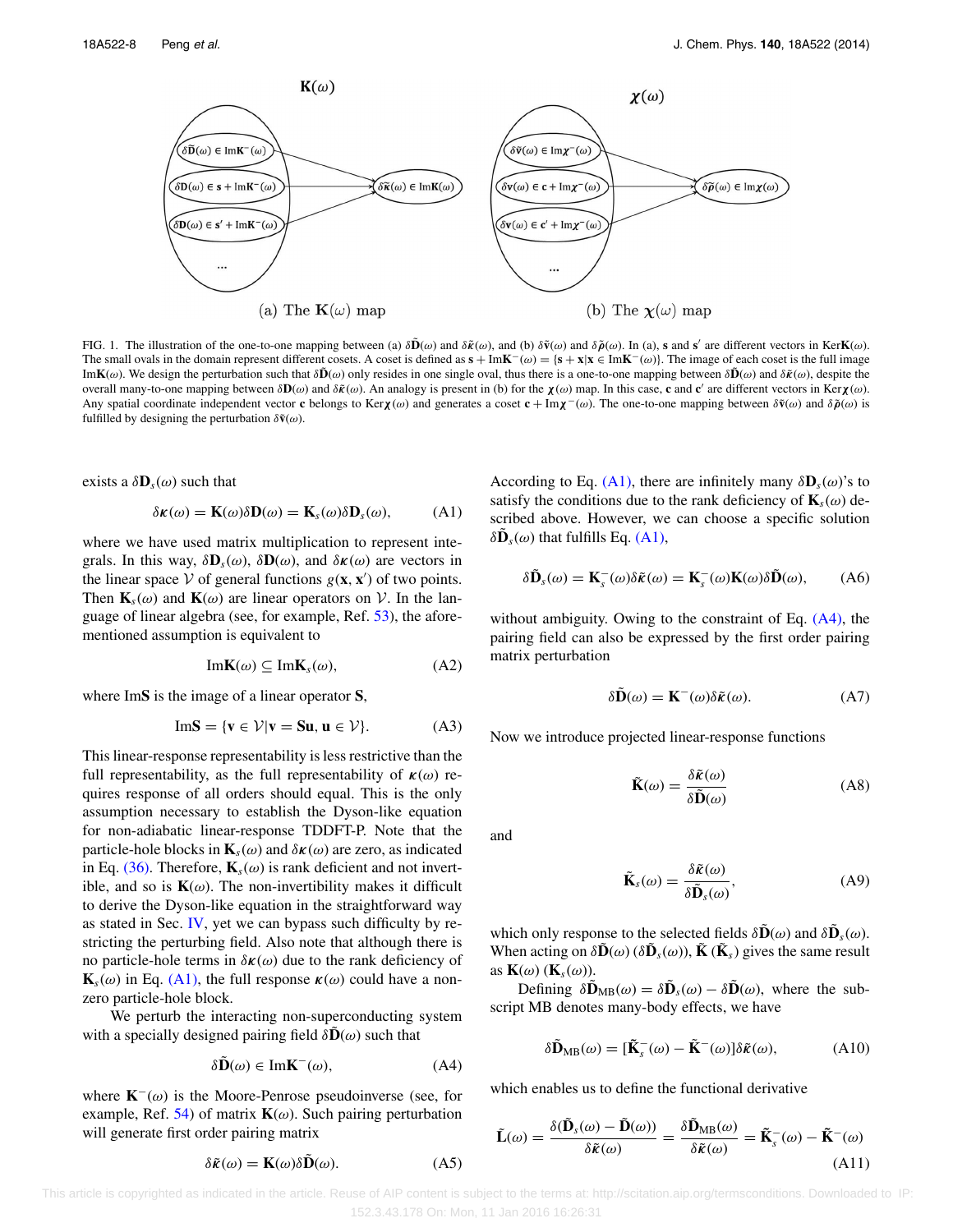as the general frequency-dependent pp response kernel. Then, we can express the Dyson-like equation

$$
\tilde{\mathbf{K}}(\omega) = \frac{\delta \tilde{\mathbf{K}}(\omega)}{\delta \tilde{\mathbf{D}}(\omega)} = \frac{\delta \tilde{\mathbf{K}}(\omega)}{\delta \tilde{\mathbf{D}}_s(\omega)} \frac{\delta \tilde{\mathbf{D}}_s(\omega)}{\delta \tilde{\mathbf{D}}(\omega)}
$$
\n
$$
= \tilde{\mathbf{K}}_s \left( \mathbf{I} + \frac{\delta \tilde{\mathbf{D}}_{MB}(\omega)}{\delta \tilde{\mathbf{K}}(\omega)} \frac{\delta \tilde{\mathbf{K}}(\omega)}{\delta \tilde{\mathbf{D}}(\omega)} \right)
$$
\n
$$
= \tilde{\mathbf{K}}_s(\omega) + \tilde{\mathbf{K}}_s(\omega) \tilde{\mathbf{L}}(\omega) \tilde{\mathbf{K}}(\omega). \tag{A12}
$$

The multiplication by  $\delta \tilde{D}_s$  and its inverse in the second step are allowed because from Eqs.  $(A2)$ ,  $(A6)$ , and  $(A7)$  it follows that all quantities are in Im**K**<sup>−</sup>( $\omega$ ). With only the assumption that the first order pairing matrix of an interacting system can be represented by a first order pairing matrix of some non-interacting system, we obtain the Dyson-like equation with a frequency-dependent pp kernel, which is not necessarily a second order derivative of some functional. Note that if the original  $\delta \mathbf{D}_s(\omega)$  and  $\delta \kappa(\omega)$  were used, the derivative of Eq. [\(A11\)](#page-8-5) would be undefined since *δ***D***s*(*ω*) and *δ***D**(*ω*) are not necessarily functions of *δκ*(*ω*).

It is essential to introduce  $\delta\tilde{\mathbf{D}}(\omega)$  in the way expressed in Eq. [\(A4\).](#page-8-1) We bypass the difficulty of the absence of a one-to-one mapping in Eq.  $(A1)$  by choosing a specific type of perturbation in Eq.  $(A4)$ . Although there is no oneto-one mapping between *δ***D**(*ω*) and *δκ*(*ω*), there is a oneto-one mapping between  $\delta \mathbf{D}(\omega)$  and  $\delta \tilde{\mathbf{k}}(\omega)$  as shown in Eqs. [\(A5\)](#page-8-6) and [\(A7\).](#page-8-4) For every  $\delta\tilde{\mathbf{D}}(\omega)$  that satisfies Eq. [\(A5\),](#page-8-6) any  $\delta \mathbf{D}' = \mathbf{s} + \delta \mathbf{D}(\omega)$  with  $\mathbf{s} \in \text{KerK}(\omega)$  is also a solution of Eq. [\(A5\),](#page-8-6) where Ker**K**( $\omega$ ) is the kernel (or the null space)<sup>[53](#page-10-11)</sup> of the linear operator  $\mathbf{K}(\omega)$ ,

$$
KerK(\omega) = \{x \in \mathcal{V} | K(\omega)x = 0\}.
$$
 (A13)

The constraint of Eq.  $(A4)$  specifies the solution associated with  $\mathbf{s} = 0$  so that the one-to-one mapping between  $\delta \mathbf{D}(\omega)$ and  $\delta \tilde{\kappa}(\omega)$  can be established. Using the Hohenberg-Kohn<sup>19</sup> or Runge-Gross<sup>[22](#page-9-14)</sup> language, we can say that  $\delta \mathbf{D}(\omega)$  can be uniquely determined from  $\delta \kappa(\omega)$ , up to an unimportant additive vector  $\mathbf{s} \in \text{KerK}(\omega)$ . Figure [1\(a\)](#page-8-7) illustrates the relationship of this mapping. Each distinct vector  $\mathbf{s} \in \text{Ker } \mathbf{K}(\omega)$  generates a unique coset (represented as an oval in Figure  $1(a)$ ) of **s** + Im**K**<sup>−</sup>(*ω*) = {**s** + **x**|**x** ∈ Im**K**<sup>−</sup>(*ω*)}, the image of which is exactly Im**K**(*ω*) because

$$
\{y \in \mathcal{V} | y = K(\omega)(s + x), x \in ImK^{-}(\omega), s \in KerK(\omega) \}
$$
  
= 
$$
\{y \in \mathcal{V} | y = K(\omega)x, x \in ImK^{-}(\omega) \} = ImK(\omega).
$$

We design the perturbation  $\delta \hat{\mathbf{D}}(\omega)$  such that it belongs to the coset associated with  $s = 0$ , hence a one-to-one mapping (isomorphism) between  $\delta\mathbf{D}(\omega)$  and  $\delta\tilde{\kappa}(\omega)$  can be established. Figure  $1(b)$  shows the density-density response function map, i.e., the linear order of the Runge-Gross map, $^{22}$  $^{22}$  $^{22}$  as an analogy to the  $K(\omega)$  map in this paper. For the linear order of the Runge-Gross map, i.e.,

$$
\delta \rho(\omega) = \chi(\omega) \delta v(\omega), \tag{A14}
$$

there is no one-to-one mapping between  $\delta \rho(\omega)$  and  $\delta v(\omega)$ , since  $\mathbf{c}(\omega) + \delta \mathbf{v}(\omega)$  with  $\mathbf{c}(\omega)$  any spatial independent vector will not generate a new  $\delta \rho(\omega)$  which is generated by  $\delta \mathbf{v}(\omega)$ . Note that  $\delta \rho(\omega)$  and  $\delta \mathbf{v}(\omega)$  now represent functions with one coordinate index  $\delta \rho(\mathbf{r}, \omega)$  and  $\delta v(\mathbf{r}, \omega)$  as they are both local, different from the non-local *δκ*(*ω*) and *δ***D**(*ω*) with two coordinate indexes. Nevertheless, we can achieve the one-to-one mapping between  $\delta \tilde{\mathbf{v}}(\omega)$  and  $\delta \tilde{\rho}(\omega)$  by designing the perturbation  $\delta \tilde{\mathbf{v}}(\omega)$  such that  $\delta \tilde{\mathbf{v}}(\omega) \in \text{Im}\chi^-(\omega)$ . Such a potentialcentric perspective is an example of the potential functional in Ref. [55.](#page-10-13)

- <span id="page-9-0"></span>1N. Fukuda, F. Iwamoto, and K. Sawada, [Phys. Rev.](http://dx.doi.org/10.1103/PhysRev.135.A932) **135**, A932 (1964).
- 2W. J. Mulhall, R. J. Liotta, J. A. Evans, and R. P. Perazzo, [Nucl. Phys. A](http://dx.doi.org/10.1016/0375-9474(67)90270-9) **93**, 261 (1967).
- 3D. J. Rowe, [Phys. Rev.](http://dx.doi.org/10.1103/PhysRev.175.1283) **175**, 1283 (1968).
- 4G. Ripka and R. Padjen, [Nucl. Phys. A](http://dx.doi.org/10.1016/0375-9474(69)90714-3) **132**, 489 (1969).
- 5D. J. Rowe, [Rev. Mod. Phys.](http://dx.doi.org/10.1103/RevModPhys.40.153) **40**, 153 (1968).
- 6J. Vary and J. N. Ginocchio, [Nucl. Phys. A](http://dx.doi.org/10.1016/0375-9474(71)90902-X) **166**, 479 (1971).
- <span id="page-9-1"></span>7J. C. Pacheco and N. Vinh Mau, [Phys. Rev. C](http://dx.doi.org/10.1103/PhysRevC.65.044004) **65**, 044004 (2002).
- 8G. Blanchon, N. V. Mau, A. Bonaccorso, M. Dupuis, and N. Pillet, [Phys.](http://dx.doi.org/10.1103/PhysRevC.82.034313) [Rev. C](http://dx.doi.org/10.1103/PhysRevC.82.034313) **82**, 034313 (2010).
- <span id="page-9-2"></span>9J. Blaizot and G. Ripka, *Quantum Theory of Finite Systems* (MIT Press, Cambridge, MA, 1986).
- <span id="page-9-4"></span><span id="page-9-3"></span>10P. Ring and P. Schuck, *The Nuclear Many-Body Problem* (Springer, 2004).
- <span id="page-9-5"></span>11H. van Aggelen, Y. Yang, and W. Yang, [Phys. Rev. A](http://dx.doi.org/10.1103/PhysRevA.88.030501) **88**, 030501 (2013).
- 12P. Mori-Sánchez, A. Cohen, and W. Yang, [Phys. Rev. Lett.](http://dx.doi.org/10.1103/PhysRevLett.102.066403) **102**, 066403 (2009).
- <span id="page-9-6"></span>13Y. Yang, H. van Aggelen, S. N. Steinmann, D. Peng, and W. Yang, [J. Chem.](http://dx.doi.org/10.1063/1.4828728) [Phys.](http://dx.doi.org/10.1063/1.4828728) **139**, 174110 (2013).
- <span id="page-9-7"></span>14D. Peng, S. N. Steinmann, H. van Aggelen, and W. Yang, [J. Chem. Phys.](http://dx.doi.org/10.1063/1.4820556) **139**, 104112 (2013).
- <span id="page-9-8"></span>15G. E. Scuseria, T. M. Henderson, and I. W. Bulik, [J. Chem. Phys.](http://dx.doi.org/10.1063/1.4820557) **139**, 104113 (2013).
- <span id="page-9-10"></span><span id="page-9-9"></span>16Y. Yang, H. van Aggelen, and W. Yang, [J. Chem. Phys.](http://dx.doi.org/10.1063/1.4834875) **139**, 224105 (2013).
- <span id="page-9-11"></span>17M. Lüders and E. Gross, [Int. J. Quantum Chem.](http://dx.doi.org/10.1002/qua.560560510) **56**, 521 (1995).
- 18M. Lüders, M. Marques, N. Lathiotakis, A. Floris, G. Profeta, L. Fast, A. Continenza, S. Massidda, and E. K. U. Gross, [Phys. Rev. B](http://dx.doi.org/10.1103/PhysRevB.72.024545) **72**, 024545 (2005).
- <span id="page-9-21"></span><span id="page-9-12"></span>19P. Hohenberg and W. Kohn, [Phys. Rev.](http://dx.doi.org/10.1103/PhysRev.136.B864) **136**, B864 (1964).
- <span id="page-9-13"></span>20W. Kohn and L. Sham, [Phys. Rev.](http://dx.doi.org/10.1103/PhysRev.140.A1133) **140**, A1133 (1965).
- 21R. G. Parr and W. Yang, *Density-Functional Theory of Atoms and Molecules* (Oxford University Press, New York, 1989).
- <span id="page-9-16"></span><span id="page-9-14"></span>22E. Runge and E. K. U. Gross, [Phys. Rev. Lett.](http://dx.doi.org/10.1103/PhysRevLett.52.997) **52**, 997 (1984).
- 23M. E. Casida, in *Recent Advances in Computational Chemistry*, edited by D. P. Chong (World Scientific, Singapore, 1995), Vol. 1, p. 155.
- <span id="page-9-17"></span><span id="page-9-15"></span>24R. van Leeuwen, [Phys. Rev. Lett.](http://dx.doi.org/10.1103/PhysRevLett.82.3863) **82**, 3863 (1999).
- 25S. Hirata and M. Head-Gordon, [Chem. Phys. Lett.](http://dx.doi.org/10.1016/S0009-2614(99)00137-2) **302**, 375 (1999).
- 26M. A. L. Marques and E. K. U. Gross, [Annu. Rev. Phys. Chem.](http://dx.doi.org/10.1146/annurev.physchem.55.091602.094449) **55**, 427 (2004).
- $27$ M. Marques, C. A. Ullrich, F. Nogueira, A. Rubio, K. Burke, and E. K. U. Gross, *Time-Dependent Density Functional Theory*, Lecture Notes in Physics Vol. 706 (Springer, 2006).
- <span id="page-9-28"></span>28M. E. Casida, [J. Mol. Struct.: THEOCHEM](http://dx.doi.org/10.1016/j.theochem.2009.08.018) **914**, 3 (2009).
- 29M. A. L. Marques, N. T. Maitra, F. M. S. Nogueira, E. K. U. Gross, and A. Rubiov, *Fundamentals of Time-Dependent Density Functional Theory*, Lecture Notes in Physics Vol. 837 (Springer, 2012).
- <span id="page-9-18"></span>30C. A. Ullrich, *Time-Dependent Density-Functional Theory: Concepts and Applications*, Oxford Graduate Texts (OUP, Oxford, 2012).
- <span id="page-9-19"></span>31L. N. Oliveira, E. K. U. Gross, and W. Kohn, [Phys. Rev. Lett.](http://dx.doi.org/10.1103/PhysRevLett.60.2430) **60**, 2430 (1988).
- <span id="page-9-22"></span><span id="page-9-20"></span>32K. Capelle and E. K. U. Gross, [Int. J. Quantum Chem.](http://dx.doi.org/10.1002/(SICI)1097-461X(1997)61:2<325::AID-QUA15>3.0.CO;2-A) **61**, 325 (1997).
- 33O. J. Wacker, R. Kümmel, and E. K. U. Gross, [Phys. Rev. Lett.](http://dx.doi.org/10.1103/PhysRevLett.73.2915) **73**, 2915 (1994).
- <span id="page-9-23"></span>34S. Kurth, M. Marques, M. Lüders, and E. K. U. Gross, [Phys. Rev. Lett.](http://dx.doi.org/10.1103/PhysRevLett.83.2628) **83**, 2628 (1999).
- <span id="page-9-24"></span>35M. Lüders and E. K. U. Gross, "Density functional theory for superconductors: A first principles approach to the superconducting phase," Ph.D. thesis (Bayerischen Julius-Maximilians-Universität Würzburg, 1998).
- <span id="page-9-25"></span>36C.-M. Liegener, [Chem. Phys. Lett.](http://dx.doi.org/10.1016/0009-2614(82)80022-5) **90**, 188 (1982).
- 37C.-M. Liegener, [J. Chem. Phys.](http://dx.doi.org/10.1063/1.446115) **79**, 2924 (1983).
- 38C.-M. Liegener, [J. Chem. Phys.](http://dx.doi.org/10.1063/1.471114) **104**, 2940 (1996).
- <span id="page-9-27"></span><span id="page-9-26"></span>39J. V. Ortiz, [J. Chem. Phys.](http://dx.doi.org/10.1063/1.447588) **81**, 5873 (1984).
- 40M. Nooijen and R. J. Bartlett, [J. Chem. Phys.](http://dx.doi.org/10.1063/1.474000) **106**, 6441 (1997).